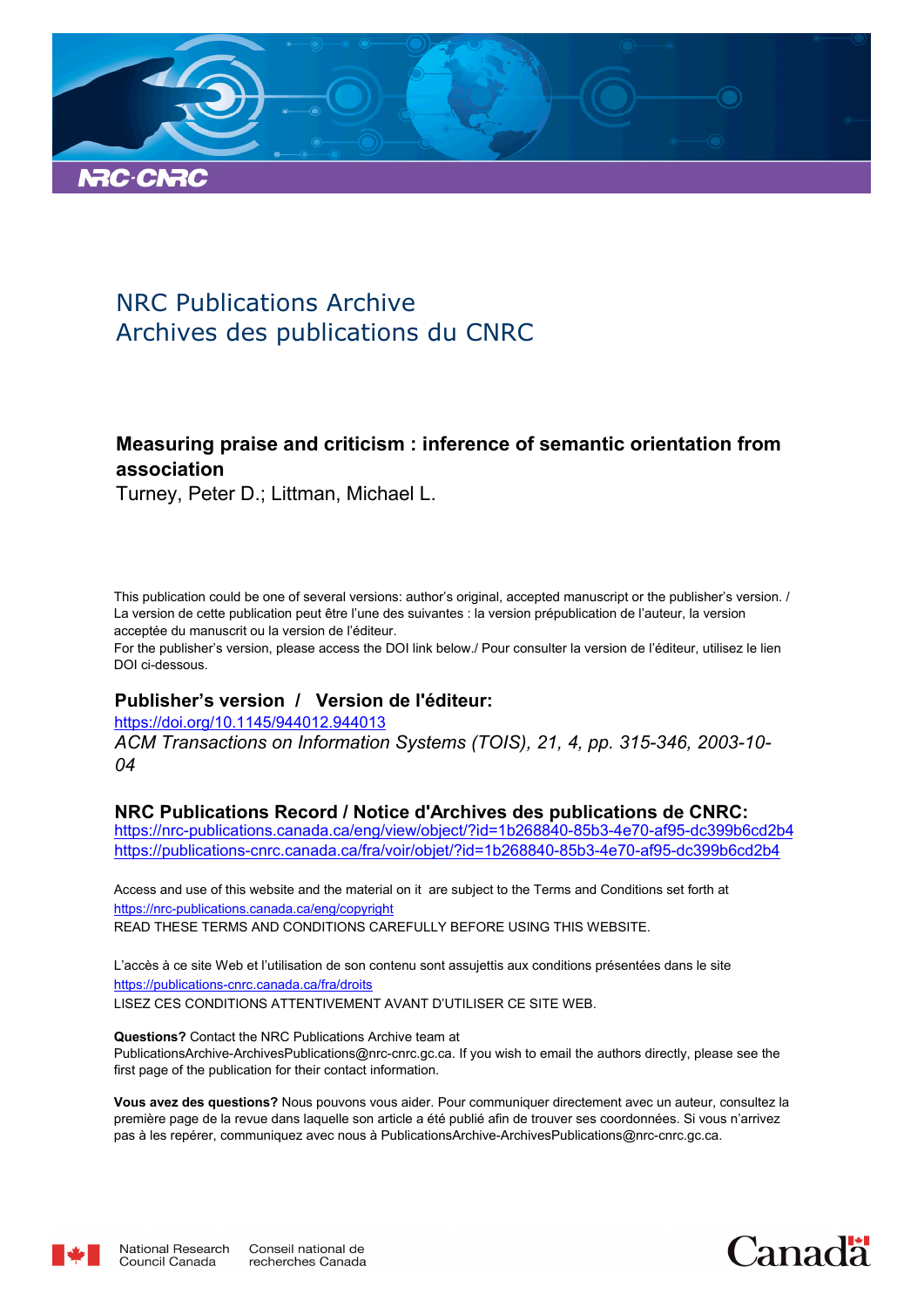

National Research Council Canada

Conseil national de recherches Canada

Institute for Information Technology

Institut de technologie de l'information



*Measuring Praise and Criticism: Inference of Semantic Orientation from Association \** 

Turney, P., Littman, M.L. October 2003

\* published in ACM Transactions on Information Systems (TOIS). Vol. 21, No. 4, October 2003. pp. 315-346. NRC 46516.

Copyright 2003 by National Research Council of Canada

Permission is granted to quote short excerpts and to reproduce figures and tables from this report, provided that the source of such material is fully acknowledged.

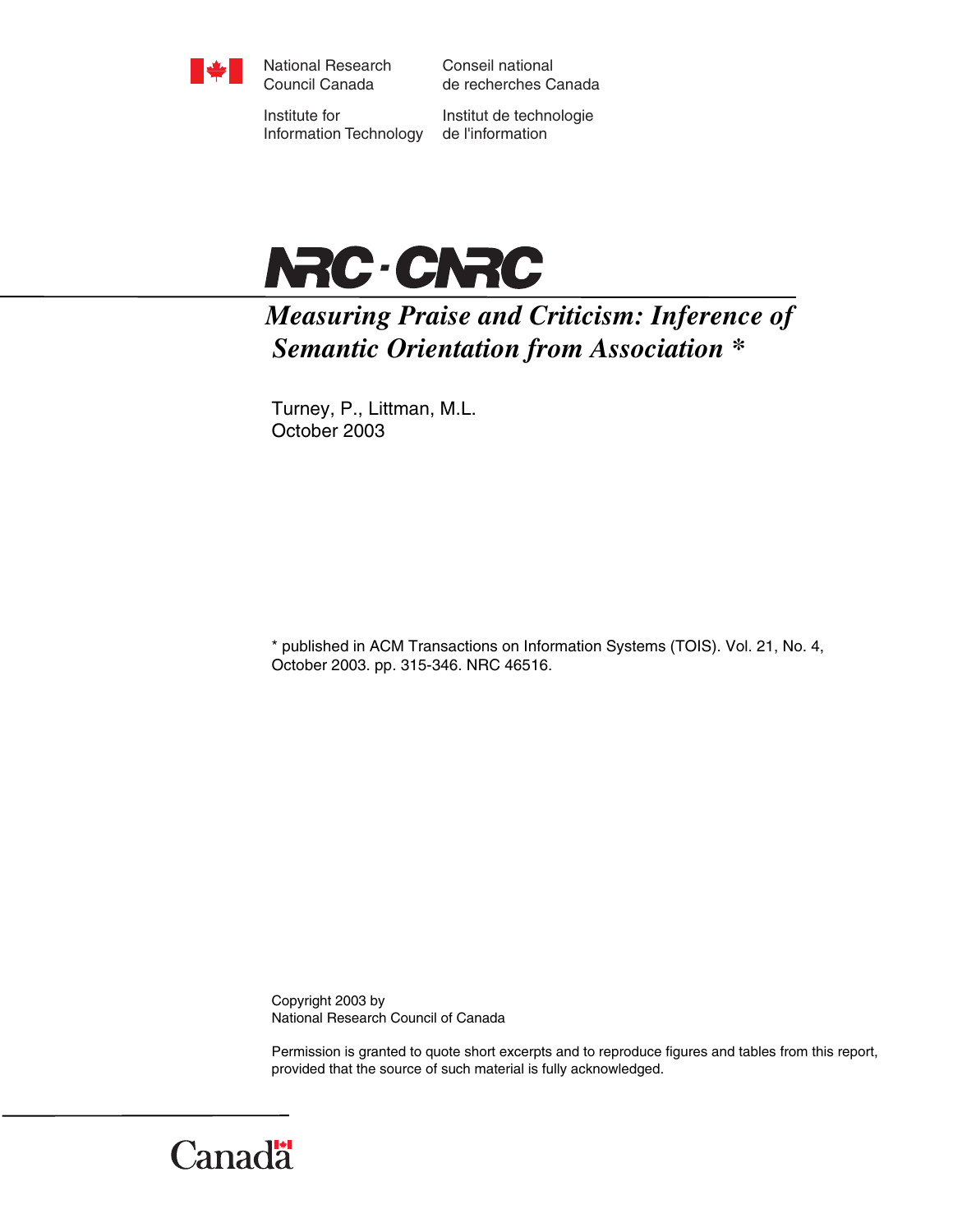# Measuring Praise and Criticism: Inference of Semantic Orientation from Association

PETER D. TURNEY National Research Council Canada and MICHAEL L. LITTMAN Rutgers University

The evaluative character of a word is called its *semantic orientation*. Positive semantic orientation indicates praise (e.g., "honest", "intrepid") and negative semantic orientation indicates criticism (e.g., "disturbing", "superfluous"). Semantic orientation varies in both direction (positive or negative) and degree (mild to strong). An automated system for measuring semantic orientation would have application in text classification, text filtering, tracking opinions in online discussions, analysis of survey responses, and automated chat systems (*chatbots*). This paper introduces a method for inferring the semantic orientation of a word from its statistical association with a set of positive and negative paradigm words. Two instances of this approach are evaluated, based on two different statistical measures of word association: pointwise mutual information (PMI) and latent semantic analysis (LSA). The method is experimentally tested with 3,596 words (including adjectives, adverbs, nouns, and verbs) that have been manually labeled *positive* (1,614 words) and *negative* (1,982 words). The method attains an accuracy of 82.8% on the full test set, but the accuracy rises above 95% when the algorithm is allowed to abstain from classifying mild words.

\_\_\_\_\_\_\_\_\_\_\_\_\_\_\_\_\_\_\_\_\_\_\_\_\_\_\_\_\_\_\_\_\_\_\_\_\_\_\_\_\_\_\_\_\_\_\_\_\_\_\_\_\_\_\_\_\_\_\_\_\_\_\_\_\_\_\_\_\_\_\_\_

Categories and Subject Descriptors: H.3.1 [**Information Storage and Retrieval**]: Content Analysis and Indexing — *linguistic processing*; H.3.3 [**Information Storage and Retrieval**]: Information Search and Retrieval — *information filtering, search process*; I.2.7 [**Artificial Intelligence**]: Natural Language Processing — *text analysis*

General Terms: Algorithms, Experimentation

Additional Key Words and Phrases: semantic orientation, semantic association, web mining, text mining, text classification, unsupervised learning, mutual information, latent semantic analysis

Authors' addresses: P.D. Turney, Institute for Information Technology, National Research Council Canada, M-50 Montreal Road, Ottawa, Ontario, Canada, K1A 0R6, email: peter.turney@nrc.ca; M.L. Littman, Department of Computer Science, Rutgers University, Piscataway, NJ 08854-8019, USA: email: mlittman@cs.rutgers.edu.

\_\_\_\_\_\_\_\_\_\_\_\_\_\_\_\_\_\_\_\_\_\_\_\_\_\_\_\_\_\_\_\_\_\_\_\_\_\_\_\_\_\_\_\_\_\_\_\_\_\_\_\_\_\_\_\_\_\_\_\_\_\_\_\_\_\_\_\_\_\_\_\_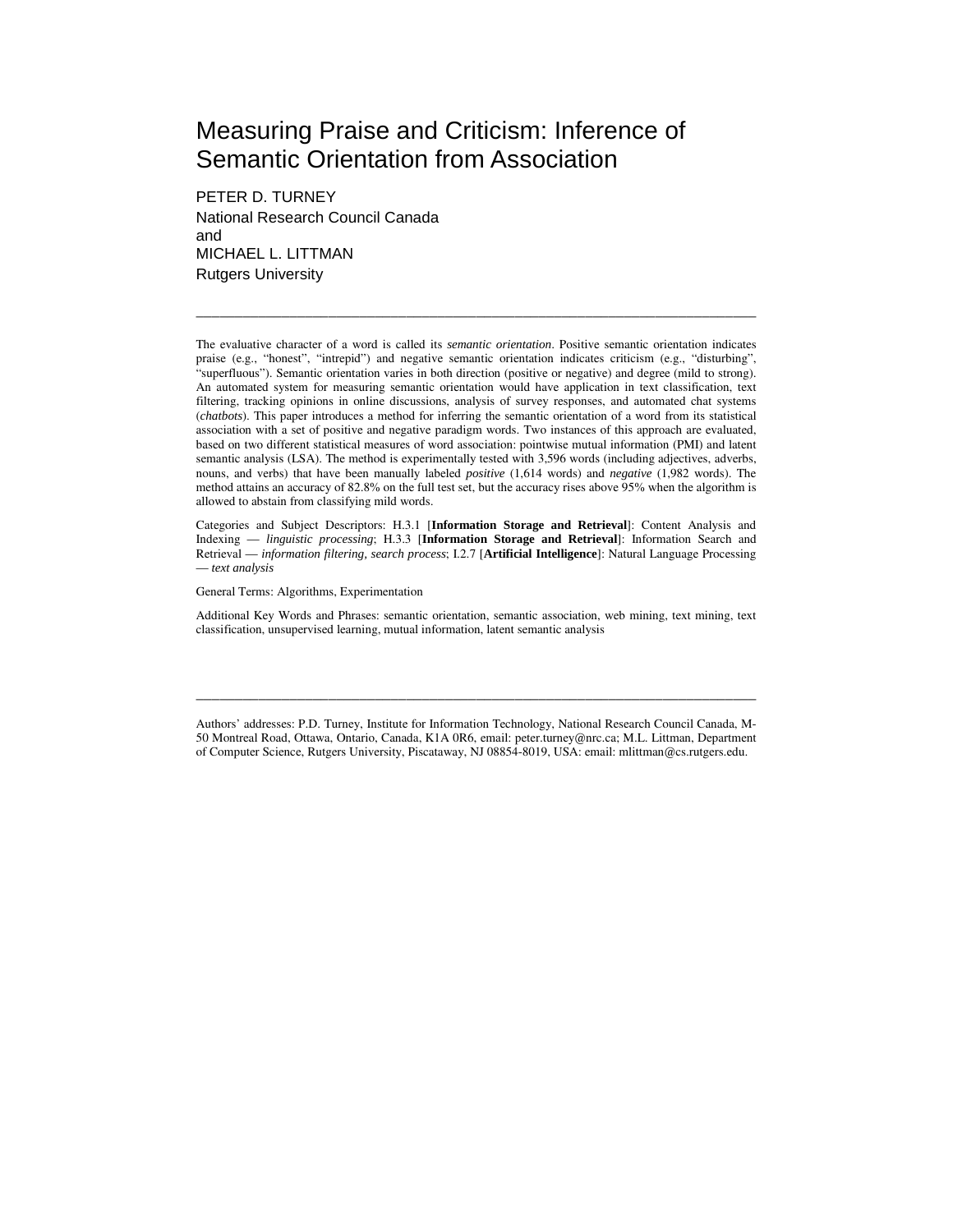#### 1. INTRODUCTION

In an early study of subjective meaning, Osgood *et al.* [1957] asked people to rate words on a wide variety of scales. Each scale was defined by a bipolar pair of adjectives, such as sweet/sour, rugged/delicate, and sacred/profane. The scales were divided into seven intervals. Osgood *et al.* gathered data on the ratings of many words by a large number of subjects and then analyzed the data using factor analysis. They discovered that three main factors accounted for most of the variation in the data.

The intuitive meaning of each factor can be understood by looking for the bipolar adjective pairs that are most highly correlated with each factor. The primary factor, which accounted for much of the variation in the data, was highly correlated with good/bad, beautiful/ugly, kind/cruel, and honest/dishonest. Osgood *et al.* called this the *evaluative* factor. The second factor, called the *potency* factor, was highly correlated with strong/weak, large/small, and heavy/light. The third factor, *activity*, was correlated with active/passive, fast/slow, and hot/cold.

In this paper, we focus on the evaluative factor. Hatzivassiloglou and McKeown [1997] call this factor the *semantic orientation* of a word. It is also known as *valence* in the linguistics literature. A positive semantic orientation denotes a positive evaluation (i.e., praise) and a negative semantic orientation denotes a negative evaluation (i.e., criticism). Semantic orientation has both direction (positive or negative) and intensity (mild or strong); contrast okay/fabulous (mild/strong positive) and irksome/horrid (mild/strong negative). We introduce a method for automatically inferring the direction and intensity of the semantic orientation of a word from its statistical association with a set of positive and negative paradigm words.

It is worth noting that there is a high level of agreement among human annotators on the assignment of semantic orientation to words. For their experiments, Hatzivassiloglou and McKeown [1997] created a testing set of 1,336 adjectives (657 positive and 679 negative terms). They labeled the terms themselves and then they validated their labels by asking four people to independently label a random sample of 500 of the 1,336 adjectives. On average, the four people agreed that it was appropriate to assign a positive or negative label to 89% of the 500 adjectives. In the cases where they agreed that it was appropriate to assign a label, they assigned the same label as Hatzivassiloglou and McKeown to 97% of the terms. The average agreement among the four people was also 97%. In our own study, in Section 5.8, the average agreement among the subjects was 98% and the average agreement between the subjects and our benchmark labels was 94%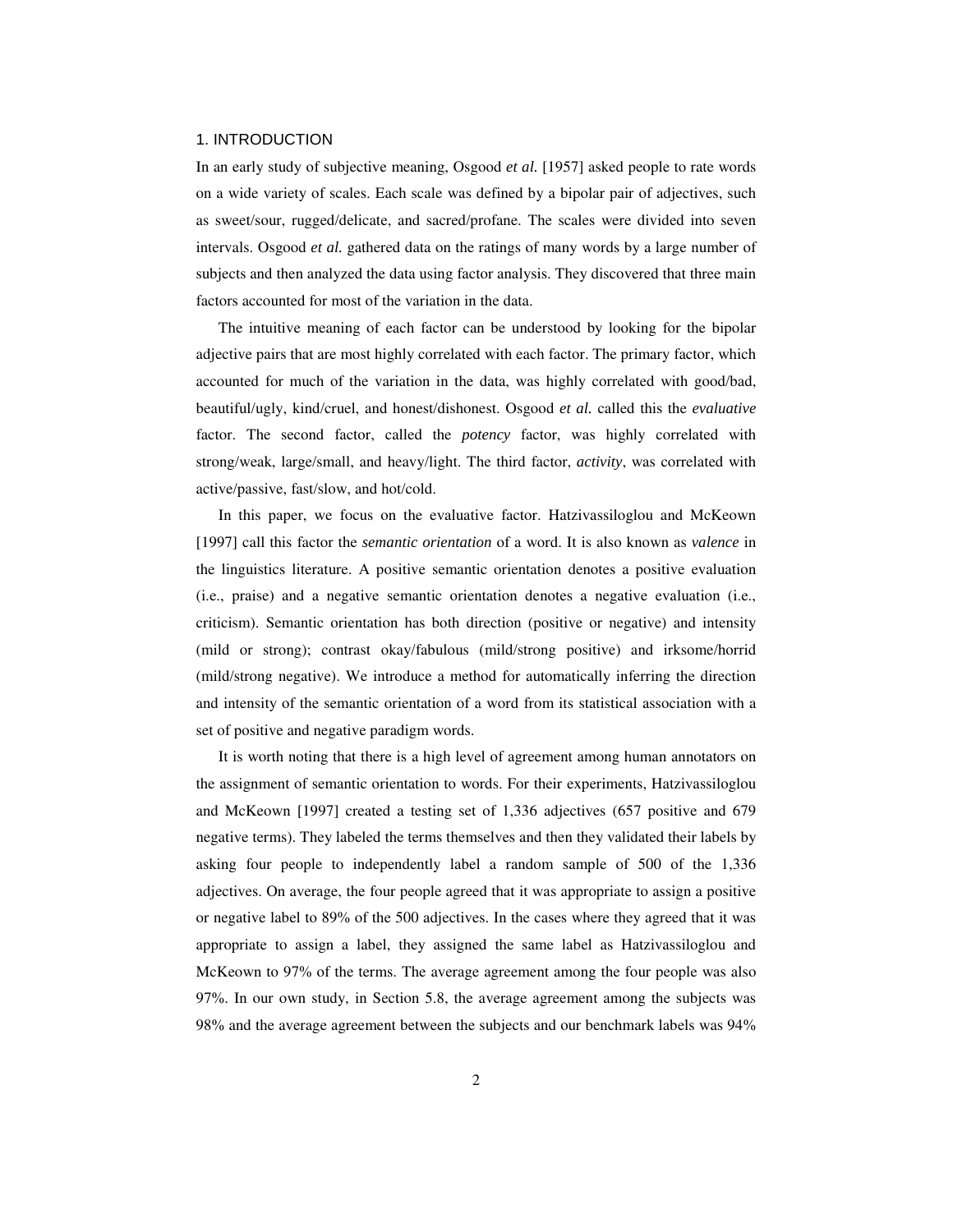(25 subjects, 28 words). This level of agreement compares favourably with validation studies in similar tasks, such as word sense disambiguation.

This paper presents a general strategy for inferring semantic orientation from semantic association. To provide the motivation for the work described here, Section 2 lists some potential applications of algorithms for determining semantic orientation, such as new kinds of search services [Hearst 1992], filtering "flames" (abusive messages) for newsgroups [Spertus, 1997], and tracking opinions in on-line discussions [Tong, 2001].

Section 3 gives two examples of our method for inferring semantic orientation from association, using two different measures of word association, Pointwise Mutual Information (PMI) [Church and Hanks 1989] and Latent Semantic Analysis (LSA) [Landauer and Dumais 1997]. PMI and LSA are based on co-occurrence, the idea that "a word is characterized by the company it keeps" [Firth 1957]. The hypothesis behind our approach is that the semantic orientation of a word tends to correspond to the semantic orientation of its neighbours.

Related work is examined in Section 4. Hatzivassiloglou and McKeown [1997] have developed a supervised learning algorithm that infers semantic orientation from linguistic constraints on the use of adjectives in conjunctions. The performance of their algorithm was measured by the accuracy with which it classifies words. Another approach is to evaluate an algorithm for learning semantic orientation in the context of a specific application. Turney [2002] does this in the context of text classification, where the task is to classify a review as positive ("thumbs up") or negative ("thumbs down"). Pang *et al.* [2002] have also addressed the task of review classification, but they used standard machine learning text classification techniques.

Experimental results are presented in Section 5. The algorithms are evaluated using 3,596 words (1,614 positive and 1,982 negative) taken from the General Inquirer lexicon [Stone *et al.* 1966]. These words include adjectives, adverbs, nouns, and verbs. An accuracy of 82.8% is attained on the full test set, but the accuracy can rise above 95% when the algorithm is allowed to abstain from classifying mild words.

The interpretation of the experimental results is given in Section 6. We discuss limitations and future work in Section 7 and conclude in Section 8.

#### 2. APPLICATIONS

The motivation of Hatzivassiloglou and McKeown [1997] was to use semantic orientation as a component in a larger system, to automatically identify antonyms and distinguish near synonyms. Both synonyms and antonyms typically have strong semantic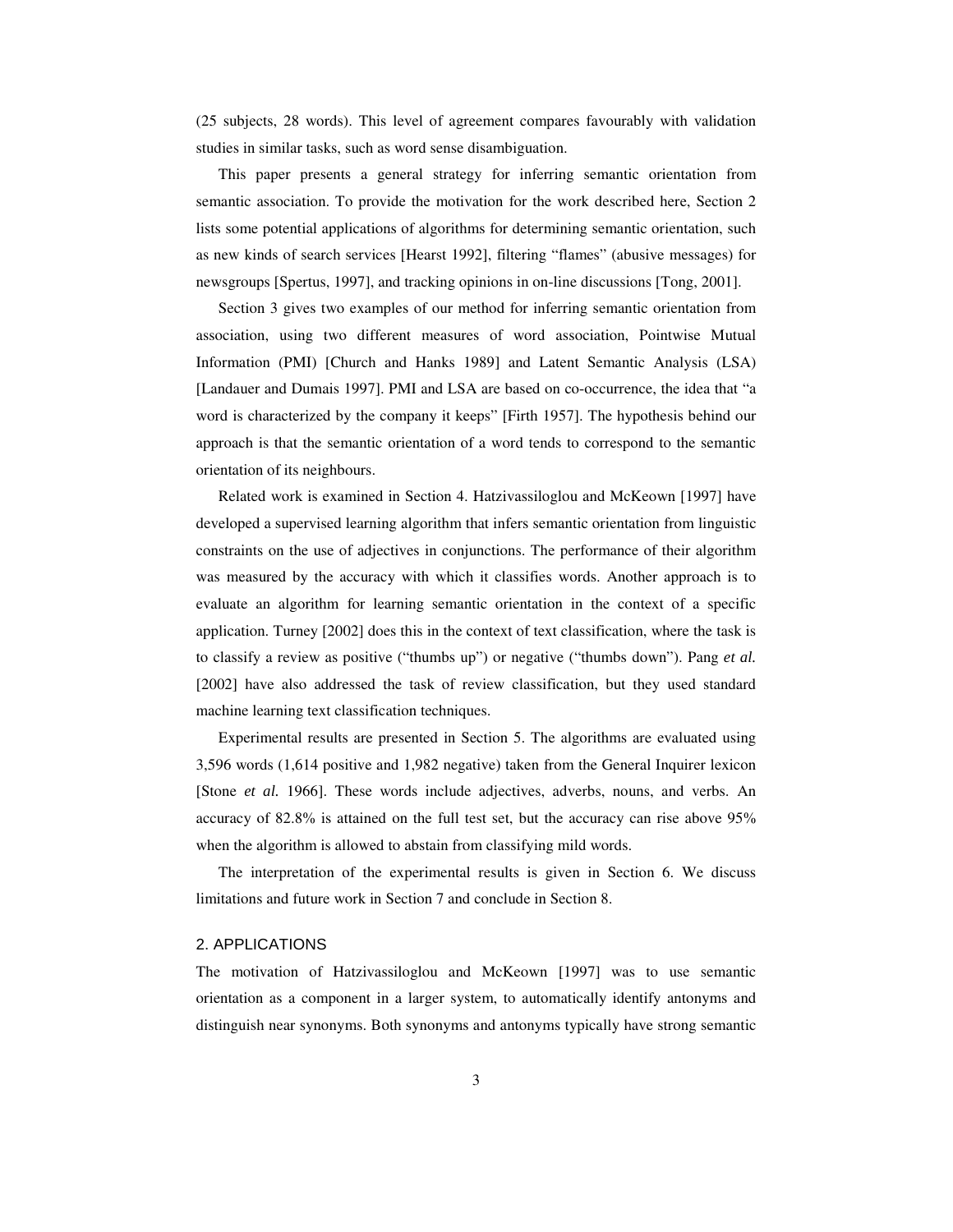associations, but synonyms generally have the same semantic orientation, whereas antonyms have opposite orientations.

Semantic orientation may also be used to classify reviews (e.g., movie reviews or automobile reviews) as positive or negative [Turney 2002]. It is possible to classify a review based on the average semantic orientation of phrases in the review that contain adjectives and adverbs. We expect that there will be value in combining semantic orientation [Turney 2002] with more traditional text classification methods for review classification [Pang *et al*. 2002].

To illustrate review classification, Table 1 shows the average semantic orientation of sentences selected from reviews of banks, from the Epinions site.<sup>1</sup> In this table, we used SO-PMI (see Section 3.1) to calculate the semantic orientation of each individual word and then averaged the semantic orientation of the words in each sentence. Five of these six randomly selected sentences are classified correctly.

|    | <b>Positive Reviews</b>                                                  | Average SO |
|----|--------------------------------------------------------------------------|------------|
| 1. | I love the local branch, however communication may break down            | 0.1414     |
|    | if they have to go through head office.                                  |            |
| 2. | Bank of America gets my business because of its <b>extensive</b> branch  | 0.1226     |
|    | and ATM network.                                                         |            |
| 3. | This bank has exceeded my <b>expectations</b> for the last ten years.    | 0.1690     |
|    | <b>Negative Reviews</b>                                                  | Average SO |
| 1. | Do not bank here, their website is even <b>worse</b> than their actual   | $-0.0766$  |
|    | locations.                                                               |            |
| 2. | Use Bank of America only if you like the feeling of a stranger's         | 0.1535     |
|    | warm, sweaty hands in your pockets.                                      |            |
| 3. | If you want <b>poor</b> customer service and to lose money to ridiculous | $-0.1314$  |
|    | charges, Bank of America is for you.                                     |            |

Table 1. The average semantic orientation of some sample sentences.

In Table 1, for each sentence, the word with the strongest semantic orientation has been marked in bold. These bold words dominate the average and largely determine the orientation of the sentence as a whole. In the sentence that is misclassified as positive, the system is misled by the sarcastic tone. The negative orientations of "stranger's" and "sweaty" were not enough to counter the strong positive orientation of "warm".

 $\overline{a}$ 

<sup>&</sup>lt;sup>1</sup> See http://www.epinions.com/.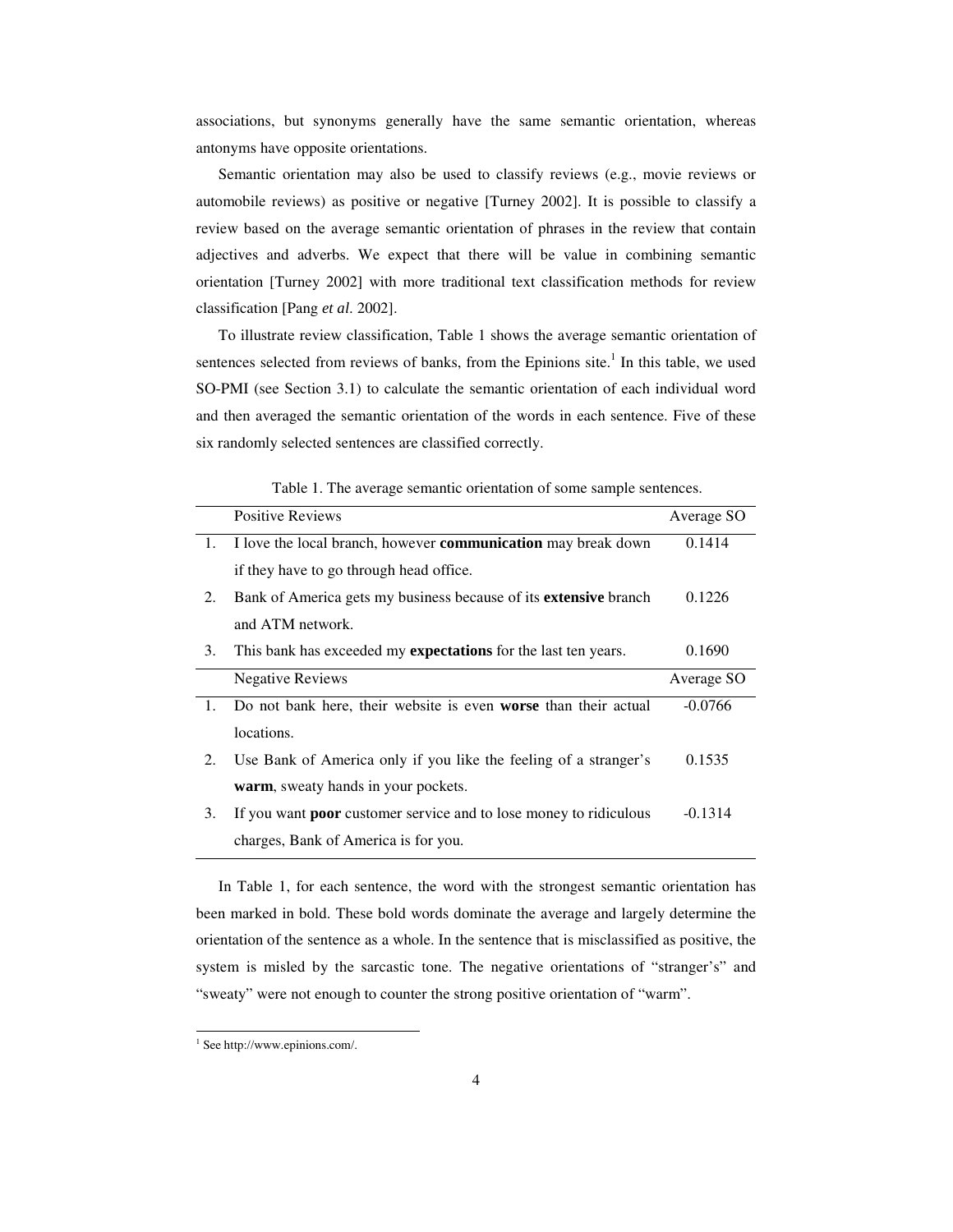One application of review classification is to provide summary statistics for search engines. Given the query "Paris travel review", a search engine could report, "There are 5,000 hits, of which 80% are positive and 20% are negative." The search results could also be sorted by average semantic orientation, so that the user could easily sample the most extreme reviews. Alternatively, the user could include the desired semantic orientation in the query, "Paris travel review orientation: positive" [Hearst 1992].

Preliminary experiments indicate that semantic orientation is also useful for summarization of reviews. A positive review could be summarized by picking out the sentence with the highest positive semantic orientation and a negative review could be summarized by extracting the sentence with the lowest negative semantic orientation.

Another potential application is filtering "flames" for newsgroups [Spertus 1997]. There could be a threshold, such that a newsgroup message is held for verification by the human moderator when the semantic orientation of any word in the message drops below the threshold.

Tong [2001] presents a system for generating *sentiment timelines*. This system tracks online discussions about movies and displays a plot of the number of positive sentiment and negative sentiment messages over time. Messages are classified by looking for specific phrases that indicate the sentiment of the author towards the movie, using a hand-built lexicon of phrases with associated sentiment labels. There are many potential uses for sentiment timelines: Advertisers could track advertising campaigns, politicians could track public opinion, reporters could track public response to current events, and stock traders could track financial opinions. However, with Tong's approach, it would be necessary to provide a new lexicon for each new domain. Tong's [2001] system could benefit from the use of an automated method for determining semantic orientation, instead of (or in addition to) a hand-built lexicon.

Semantic orientation could also be used in an automated chat system (a *chatbot*), to help decide whether a positive or negative response is most appropriate. Similarly, characters in software games would appear more realistic if they responded to the semantic orientation of words that are typed or spoken by the game player.

Another application is the analysis of survey responses to open ended questions. Commercial tools for this task include TextSmart<sup>2</sup> (by SPSS) and Verbatim Blaster<sup>3</sup> (by StatPac). These tools can be used to plot word frequencies or cluster responses into categories, but they do not currently analyze semantic orientation.

 $\overline{a}$ 

<sup>2</sup> See http://www.spss.com/textsmart/.

<sup>3</sup> See http://www.statpac.com/content-analysis.htm.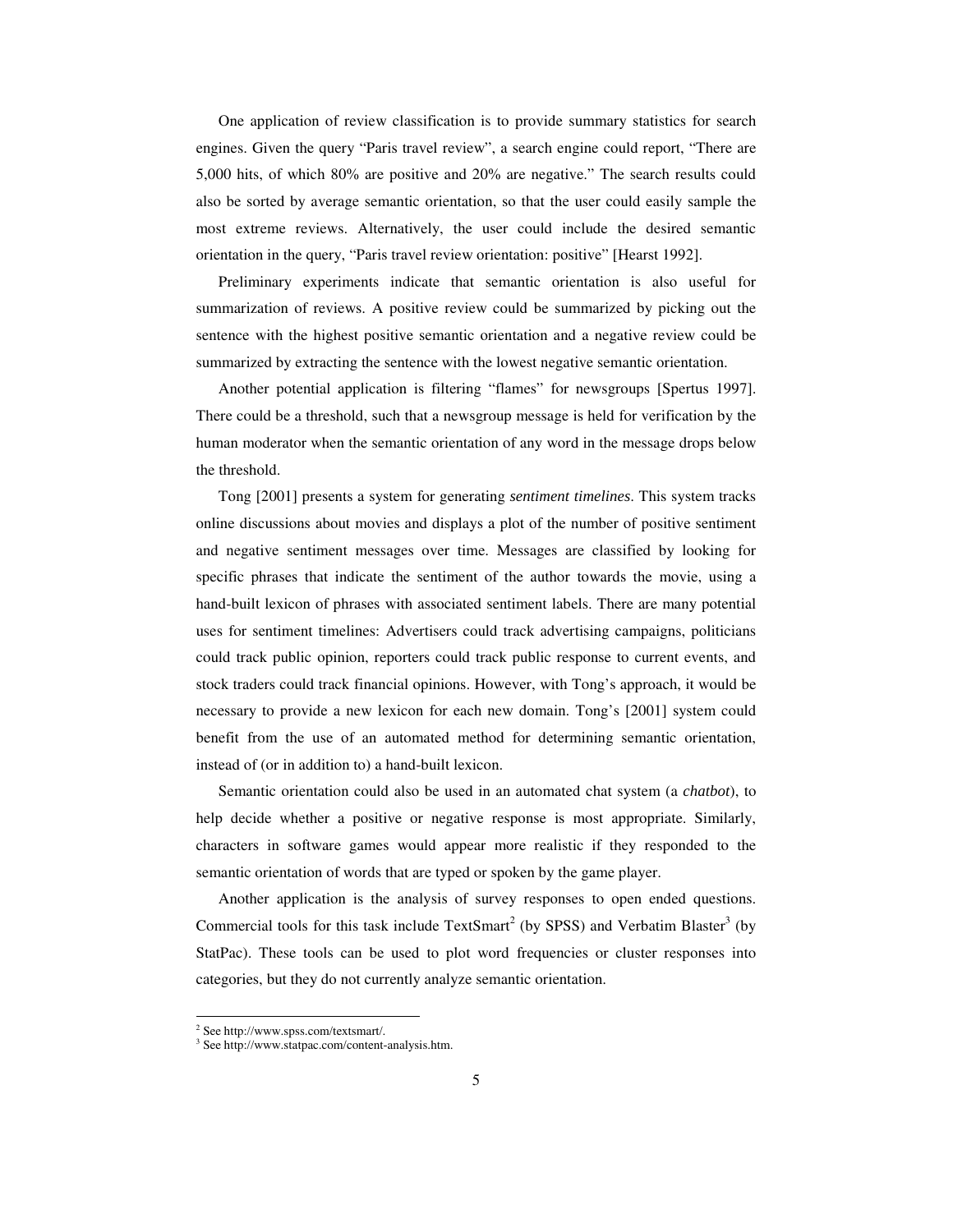# 3. SEMANTIC ORIENTATION FROM ASSOCIATION

The general strategy in this paper is to infer semantic orientation from semantic association. The semantic orientation of a given word is calculated from the strength of its association with a set of positive words, minus the strength of its association with a set of negative words:

$$
Pwords = a set of words with positive semantic orientation \t(1)
$$

(2) *Nwords* = a set of words with negative semantic orientation

$$
A(word1, word2) = a measure of association between word1 and word2 (3)
$$

$$
SO-A(word) = \sum_{pyword \in Pwords} A(word, pword) - \sum_{nword \in Nwords} A(word, nword).
$$
 (4)

We assume that  $A(word_1, word_2)$  maps to a real number. When  $A(word_1, word_2)$  is positive, the words tend to be associated with each other. Larger values correspond to stronger associations. When  $A(word_1, word_2)$  is negative, the presence of one word makes it likely that the other is absent.

A word, *word*, is classified as having a positive semantic orientation when SO-A(*word*) is positive and a negative orientation when SO-A(*word*) is negative. The magnitude (absolute value) of SO-A(*word*) can be considered the strength of the semantic orientation.

In the following experiments, seven positive words and seven negative words are used as paradigms of positive and negative semantic orientation:

(5) *Pwords* = {good, nice, excellent, positive, fortunate, correct, and superior}

(6) *Nwords* = {bad, nasty, poor, negative, unfortunate, wrong, and inferior}.

These fourteen words were chosen for their lack of sensitivity to context. For example, a word such as "excellent" is positive in almost all contexts. The sets also consist of opposing pairs (good/bad, nice/nasty, excellent/poor, etc.). We experiment with randomly selected words in Section 5.8.

It could be argued that this is a supervised learning algorithm with fourteen labeled training examples and millions or billions of unlabeled training examples, but it seems more appropriate to say that the paradigm words are *defining* semantic orientation, rather than *training* the algorithm. Therefore we prefer to describe our approach as unsupervised learning. However, this point does not affect our conclusions.

This general strategy is called SO-A (Semantic Orientation from Association). Selecting particular measures of word association results in particular instances of the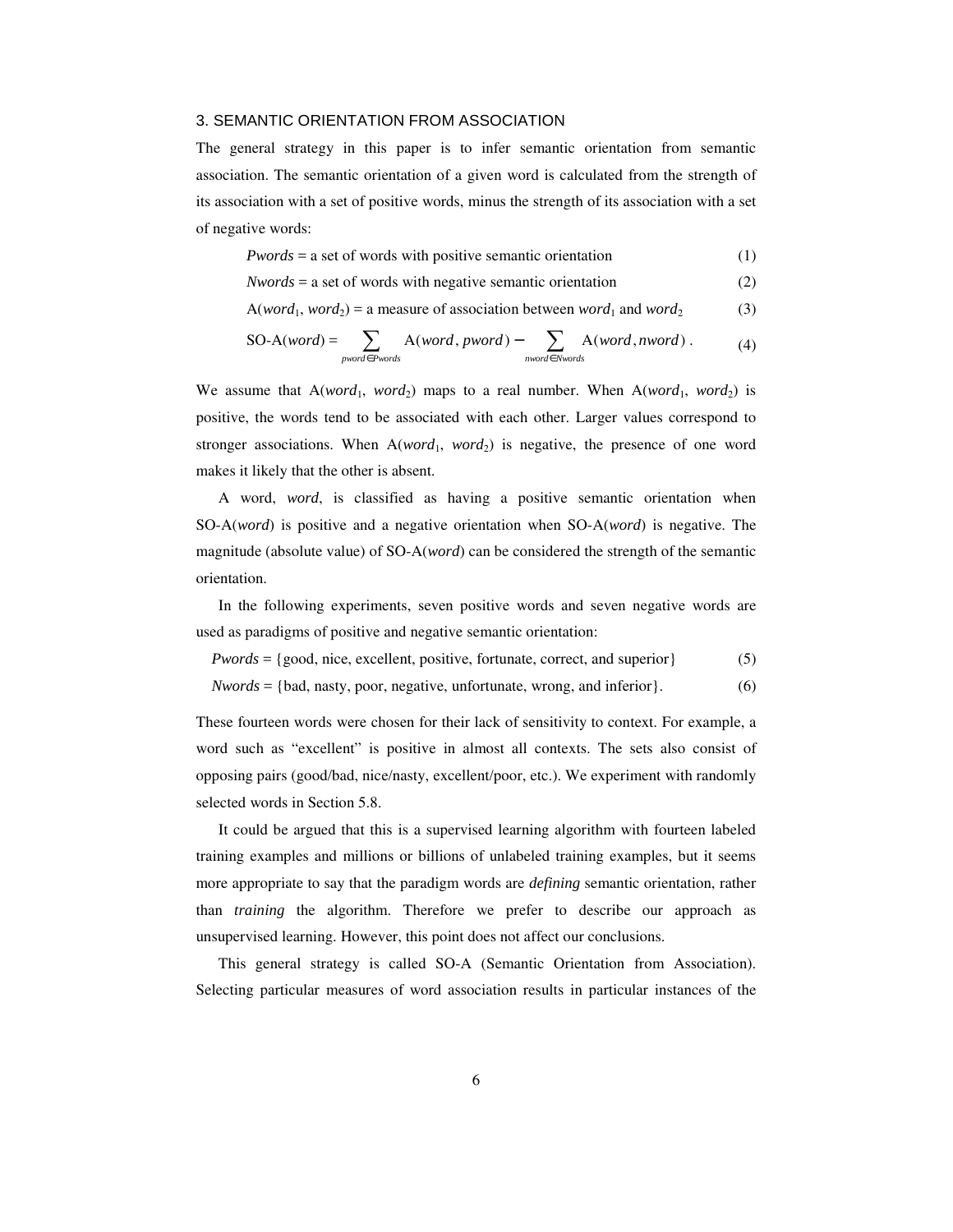strategy. This paper examines SO-PMI (Semantic Orientation from Pointwise Mutual Information) and SO-LSA (Semantic Orientation from Latent Semantic Analysis).

#### 3.1. Semantic Orientation from PMI

PMI-IR [Turney 2001] uses Pointwise Mutual Information (PMI) to calculate the strength of the semantic association between words [Church and Hanks 1989]. Word cooccurrence statistics are obtained using Information Retrieval (IR). PMI-IR has been empirically evaluated using 80 synonym test questions from the Test of English as a Foreign Language (TOEFL), obtaining a score of 74% [Turney 2001], comparable to that produced by direct thesaurus search [Littman 2001].

The Pointwise Mutual Information (PMI) between two words, *word*<sub>1</sub> and *word*<sub>2</sub>, is defined as follows [Church and Hanks 1989]:

$$
PMI(word_1, word_2) = log_2\left(\frac{p(word_1 \& word_2)}{p(word_1) p(word_2)}\right).
$$
\n(7)

Here,  $p(word_1 \& word_2)$  is the probability that *word*<sub>1</sub> and *word*<sub>2</sub> co-occur. If the words are statistically independent, the probability that they co-occur is given by the product p(*word*<sub>1</sub>) p(*word*<sub>2</sub>). The ratio between p(*word*<sub>1</sub> & *word*<sub>2</sub>) and p(*word*<sub>1</sub>) p(*word*<sub>2</sub>) is a measure of the degree of statistical dependence between the words. The log of the ratio corresponds to a form of correlation, which is positive when the words tend to co-occur and negative when the presence of one word makes it likely that the other word is absent.

PMI-IR estimates PMI by issuing queries to a search engine (hence the IR in PMI-IR) and noting the number of hits (matching documents). The following experiments use the AltaVista Advanced Search engine<sup>4</sup>, which indexes approximately 350 million web pages (counting only those pages that are in English). Given a (conservative) estimate of 300 words per web page, this represents a corpus of at least one hundred billion words.

AltaVista was chosen over other search engines because it has a NEAR operator. The AltaVista NEAR operator constrains the search to documents that contain the words within ten words of one another, in either order. Previous work has shown that NEAR performs better than AND when measuring the strength of semantic association between words [Turney 2001]. We experimentally compare NEAR and AND in Section 5.4.

SO-PMI is an instance of SO-A. From equation (4), we have:

$$
SO-PMI(word) = \sum_{pyword \in Pwords} PMI(word, pword) - \sum_{nyword \in Nwords} PMI(word, nword).
$$
\n(8)

 $\overline{a}$ 

<sup>4</sup> See http://www.altavista.com/sites/search/adv.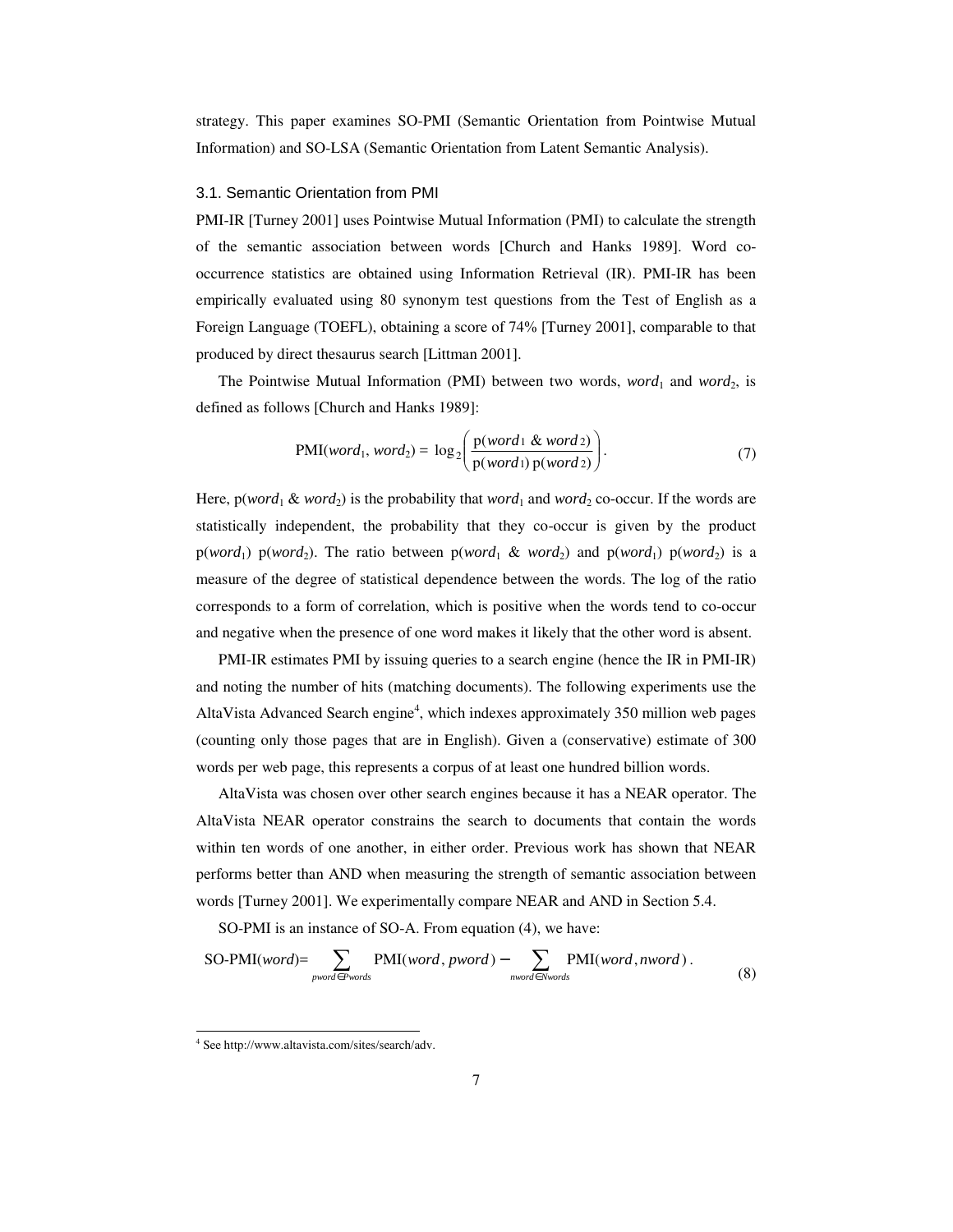Let hits(*query*) be the number of hits returned by the search engine, given the query, *query*. We calculate  $PMI(word_1, word_2)$  from equation (7) as follows:

$$
PMI(word_1, word_2) = log_2\left(\frac{\frac{1}{N} \text{ hits}(word_1 \text{ NEAR word2})}{\frac{1}{N} \text{ hits}(word_1) \frac{1}{N} \text{ hits}(word_2)}\right).
$$
\n(9)

Here, *N* is the total number of documents indexed by the search engine. Combining equations (8) and (9), we have:

SO-PMI(*word*)

$$
= \log_2 \left( \frac{\prod_{\text{pword} \in \text{Pwords}} \text{hits}(\text{word} \text{ NEAR } \text{pword}) \cdot \prod_{\text{nvord} \in \text{Nwords}} \text{hits}(\text{nword})}{\prod_{\text{pword} \in \text{Pwords}} \text{hits}(\text{pword}) \cdot \prod_{\text{nvord} \in \text{Nwords}} \text{hits}(\text{word} \text{ NEAR } \text{nword})} \right). \tag{10}
$$

Note that *N*, the total number of documents, drops out of the final equation. Equation (10) is a log-odds ratio [Agresti 1996].

Calculating the semantic orientation of a word via equation (10) requires twenty-eight queries to AltaVista (assuming there are fourteen paradigm words). Since the two products in (10) that do not contain *word* are constant for all words, they only need to be calculated once. Ignoring these two constant products, the experiments required only fourteen queries per word.

To avoid division by zero, 0.01 was added to the number of hits. This is a form of Laplace smoothing. We examine the effect of varying this parameter in Section 5.3.

Pointwise Mutual Information is only one of many possible measures of word association. Several others are surveyed in Manning and Schütze [1999]. Dunning [1993] suggests the use of likelihood ratios as an improvement over PMI. To calculate likelihood ratios for the association of two words, *X* and *Y*, we need to know four numbers:

- (11)  $k(X, Y)$  = the frequency that *X* occurs within a given neighbourhood of *Y*
- (12)  $k(\sim X, Y)$  = the frequency that *Y* occurs in a neighbourhood without *X*
- (13)  $k(X - Y)$  = the frequency that *X* occurs in a neighbourhood without *Y*
- (14)  $k(-X - Y)$  = the frequency that neither *X* nor *Y* occur in a neighbourhood.

If the neighbourhood size is ten words, then we can use hits(*X* NEAR *Y*) to estimate  $k(X, Y)$  and hits(*X*) – hits(*X*) NEAR *Y*) to estimate  $k(X \sim Y)$ , but note that these are only rough estimates, since hits(*X* NEAR *Y*) is the number of *documents* that contain *X* near *Y*, not the number of *neighbourhoods* that contain *X* and *Y*. Some preliminary experiments suggest that this distinction is important, since alternatives to PMI (such as likelihood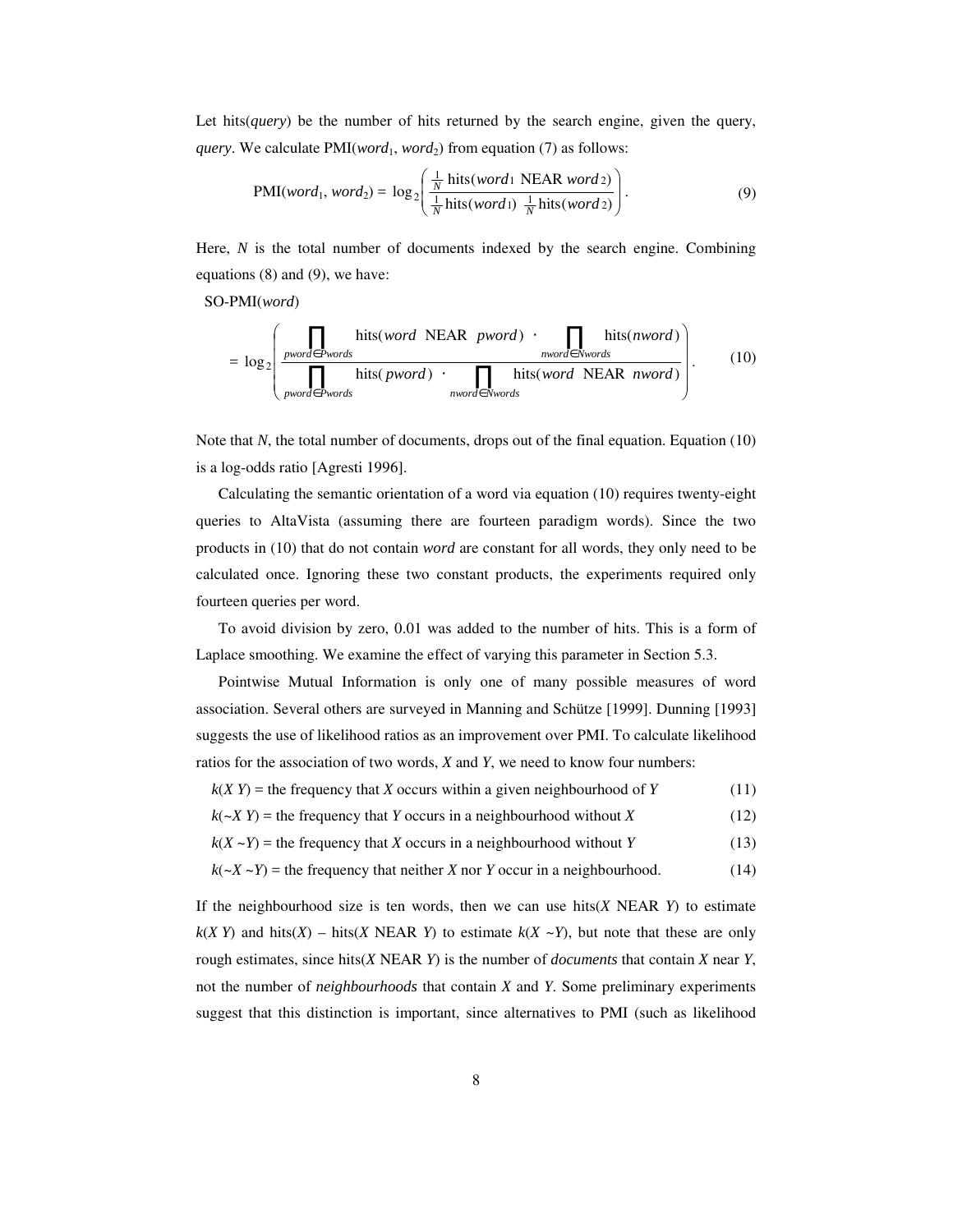ratios [Dunning 1993] and the Z-score [Smadja 1993]) appear to perform worse than PMI when used with search engine hit counts.

However, if we do not restrict our attention to measures of word association that are compatible with search engine hit counts, there are many possibilities. In the next subsection, we look at one of them, Latent Semantic Analysis.

#### 3.2. Semantic Orientation from LSA

SO-LSA applies Latent Semantic Analysis (LSA) to calculate the strength of the semantic association between words [Landauer and Dumais 1997]. LSA uses the Singular Value Decomposition (SVD) to analyze the statistical relationships among words in a corpus.

The first step is to use the text to construct a matrix  $X$ , in which the row vectors represent words and the column vectors represent chunks of text (e.g., sentences, paragraphs, documents). Each cell represents the *weight* of the corresponding word in the corresponding chunk of text. The weight is typically the tf-idf score (Term Frequency times Inverse Document Frequency) for the word in the chunk. (tf-idf is a standard tool in information retrieval [van Rijsbergen 1979].)<sup>5</sup>

The next step is to apply singular value decomposition [Golub and Van Loan 1996] to **X**, to decompose **X** into a product of three matrices  $U\Sigma V^T$ , where **U** and **V** are in column orthonormal form (i.e., the columns are orthogonal and have unit length:  $U^T U = V^T V = I$ ) and  $\Sigma$  is a diagonal matrix of *singular values* (hence SVD). If **X** is of rank *r*, then  $\Sigma$  is also of rank *r*. Let  $\Sigma_k$ , where  $k < r$ , be the diagonal matrix formed from the top *k* singular values, and let  $U_k$  and  $V_k$  be the matrices produced by selecting the corresponding columns from **U** and **V**. The matrix  $U_k \Sigma_k V_k^T$  is the matrix of rank *k* that best approximates the original matrix **X**, in the sense that it minimizes the approximation errors. That is,  $\hat{\mathbf{X}} = \mathbf{U}_k \mathbf{\Sigma}_k \mathbf{V}_k^T$  minimizes  $\|\hat{\mathbf{X}} - \mathbf{X}\|_F$  over all matrices  $\hat{\mathbf{X}}$  of rank *k*, where *F* denotes the Frobenius norm [Golub and Van Loan 1996; Bartell *et al.* 1992]. We may think of this matrix  $U_k \Sigma_k V_k^T$  as a "smoothed" or "compressed" version of the original matrix **X**.

LSA is similar to principal components analysis. LSA works by measuring the similarity of words using the smoothed matrix  $U_k \Sigma_k V_k^T$  instead of the original matrix **X**. The similarity of two words,  $LSA(word_1, word_2)$ , is measured by the cosine of the angle between their corresponding row vectors in  $U_k \Sigma_k V_k^T$ , which is equivalent to using the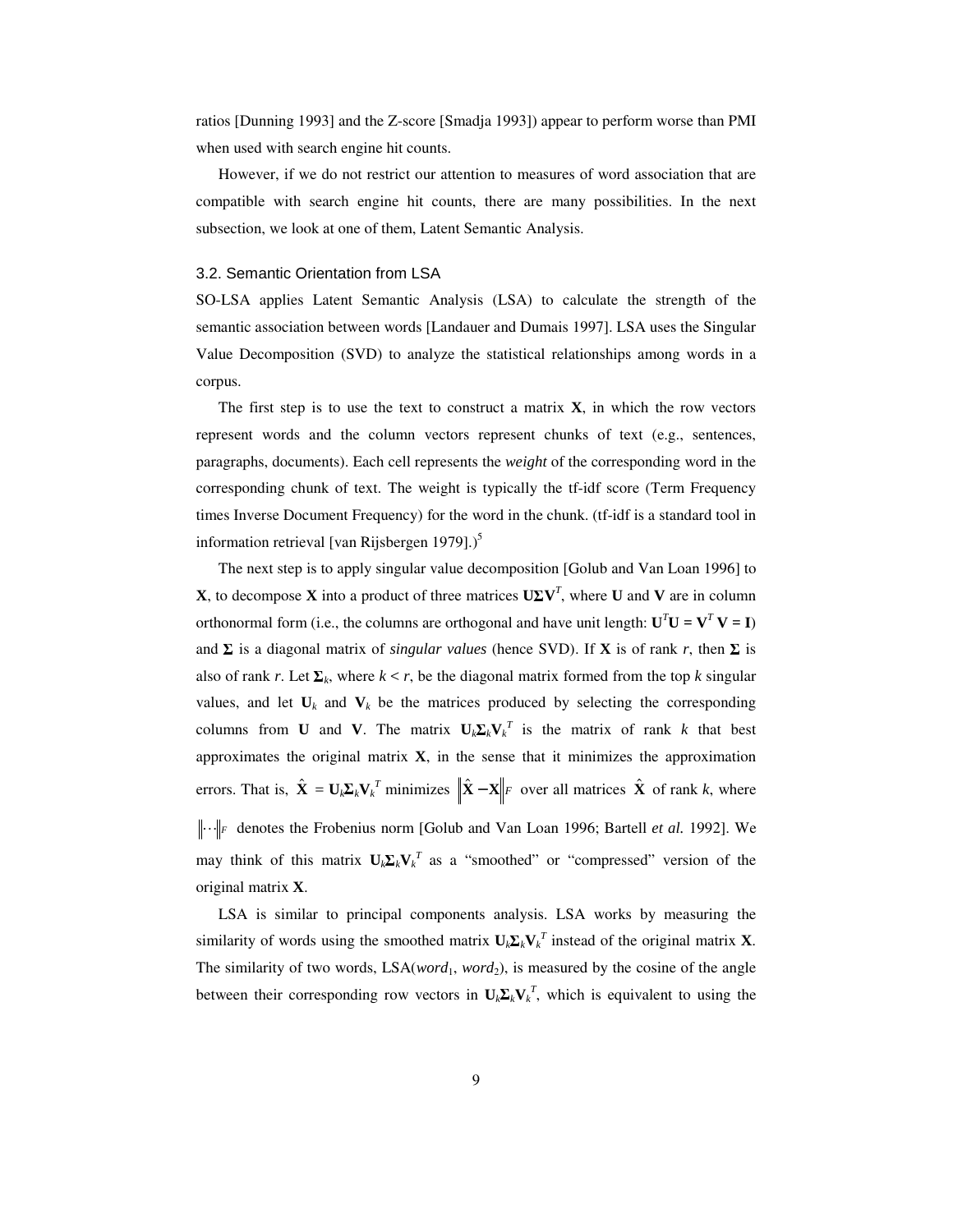corresponding rows of **U***<sup>k</sup>* [Deerwester *et al.* 1990; Bartell *et al.* 1992; Schütze 1993; Landauer and Dumais 1997].

The semantic orientation of a word, *word*, is calculated by SO-LSA from equation (4), as follows:

$$
SO\text{-LSA}(word) = \sum_{\text{pword} \in \text{Pwords}} \text{LSA}(word, pword) - \sum_{\text{nvord} \in \text{Nwords}} \text{LSA}(word, nword) . \tag{15}
$$

For the paradigm words, we have the following (from equations  $(5)$ ,  $(6)$ , and  $(15)$ ):

$$
SO-LSA(word) = [LSA(word, good) + ... + LSA(word, superior)]
$$

$$
- [LSA(word, bad) + ... + LSA(word, inferior)].
$$
(16)

As with SO-PMI, a word, *word*, is classified as having a positive semantic orientation when SO-LSA(*word*) is positive and a negative orientation when SO-LSA(*word*) is negative. The magnitude of SO-LSA(*word*) represents the strength of the semantic orientation.

# 4. RELATED WORK

Related work falls into three groups: work on classifying words by positive or negative semantic orientation (Section 4.1), classifying reviews (e.g., movie reviews) as positive or negative (Section 4.2), and recognizing subjectivity in text (Section 4.3).

# 4.1. Classifying Words

 $\overline{a}$ 

Hatzivassiloglou and McKeown [1997] treat the problem of determining semantic orientation as a problem of classifying words, as we also do in this paper. They note that there are linguistic constraints on the semantic orientations of adjectives in conjunctions. As an example, they present the following three sentences:

- 1. The tax proposal was simple and well received by the public.
- 2. The tax proposal was simplistic, but well received by the public.
- 3. (\*) The tax proposal was simplistic and well received by the public.

The third sentence is incorrect, because we use "and" with adjectives that have the same semantic orientation ("simple" and "well-received" are both positive), but we use "but" with adjectives that have different semantic orientations ("simplistic" is negative).

Hatzivassiloglou and McKeown [1997] use a four-step supervised learning algorithm to infer the semantic orientation of adjectives from constraints on conjunctions:

1. All conjunctions of adjectives are extracted from the given corpus.

<sup>&</sup>lt;sup>5</sup> The tf-idf score gives more weight to terms that are statistically "surprising". This heuristic works well for information retrieval, but its impact on determining semantic orientation is unknown.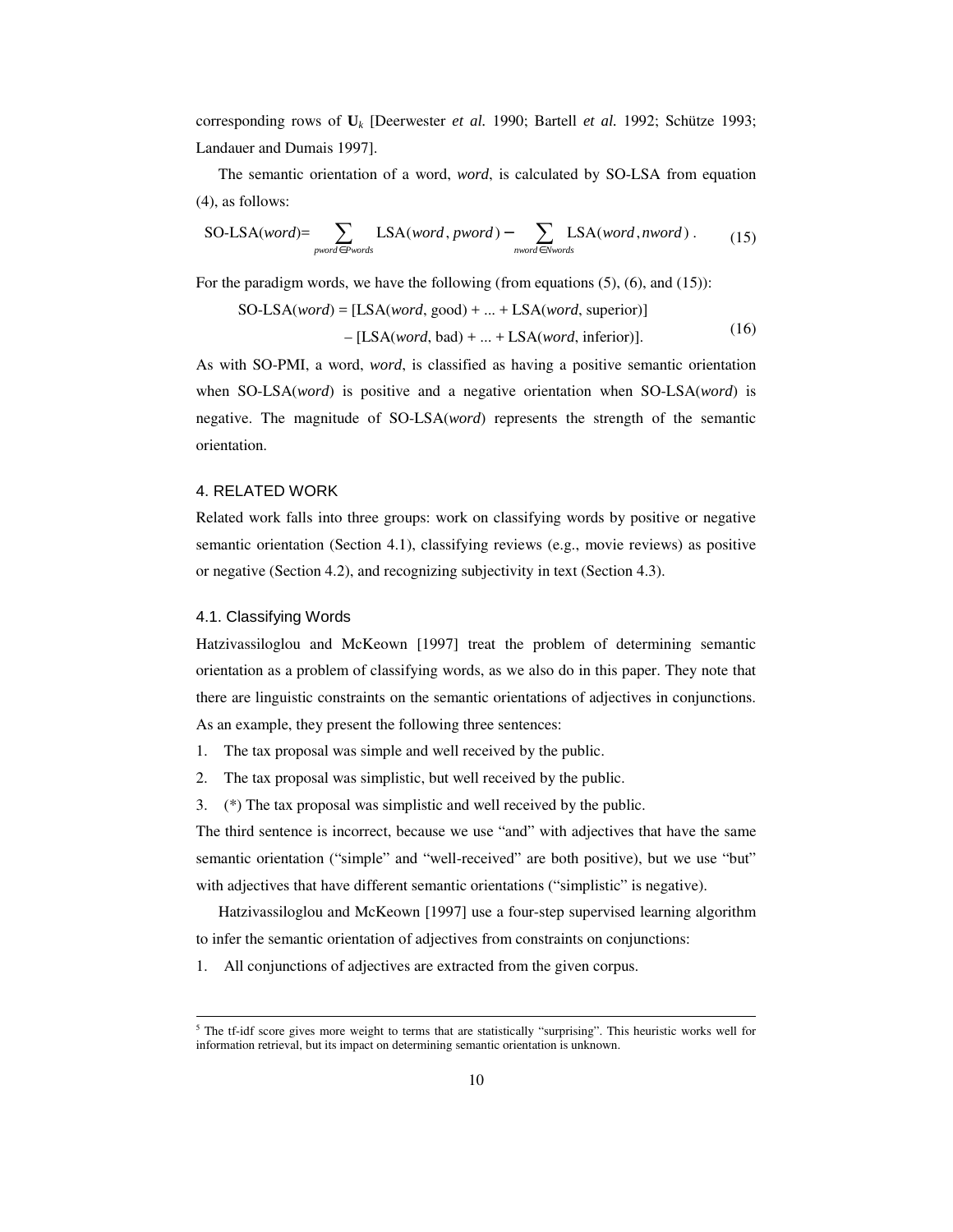- 2. A supervised learning algorithm combines multiple sources of evidence to label pairs of adjectives as having the same semantic orientation or different semantic orientations. The result is a graph where the nodes are adjectives and links indicate sameness or difference of semantic orientation.
- 3. A clustering algorithm processes the graph structure to produce two subsets of adjectives, such that links across the two subsets are mainly different-orientation links, and links inside a subset are mainly same-orientation links.
- 4. Since it is known that positive adjectives tend to be used more frequently than negative adjectives, the cluster with the higher average frequency is classified as having positive semantic orientation.

For brevity, we will call this the HM algorithm.

Like SO-PMI and SO-LSA, HM can produce a real-valued number that indicates both the direction (positive or negative) and the strength of the semantic orientation. The clustering algorithm (Step 3 above) can produce a "goodness-of-fit" measure that indicates how well an adjective fits in its assigned cluster.

Hatzivassiloglou and McKeown [1997] used a corpus of 21 million words and evaluated HM with 1,336 manually labeled adjectives (657 positive and 679 negative). Their results are given in Table 2. HM classifies adjectives with accuracies ranging from 78% to 92%, depending on Alpha, as described next.

| Alpha | Accuracy | Size of test set | Percent of "full" test set |
|-------|----------|------------------|----------------------------|
| 2     | 78.08%   | 730              | 100.0%                     |
| 3     | 82.56%   | 516              | 70.7%                      |
| 4     | 87.26%   | 369              | 50.5%                      |
|       | 92.37%   | 236              | 32.3%                      |

Table 2. The accuracy of HM with a 21 million-word corpus.<sup>6</sup>

Alpha is a parameter that is used to partition the 1,336 labeled adjectives into training and testing sets. As Alpha increases, the training set grows and the testing set becomes smaller. The precise definition of Alpha is complicated, but the basic idea is to put the hard cases (the adjectives for which there are few conjunctions in the given corpus) in the training set and the easy cases (the adjectives for which there are many conjunctions) in the testing set. As Alpha increases, the testing set becomes increasingly easy (that is, the adjectives that remain in the testing set are increasingly well covered by the given

 $\overline{a}$ 

<sup>&</sup>lt;sup>6</sup> This table is derived from Table 3 in Hatzivassiloglou and McKeown [1997].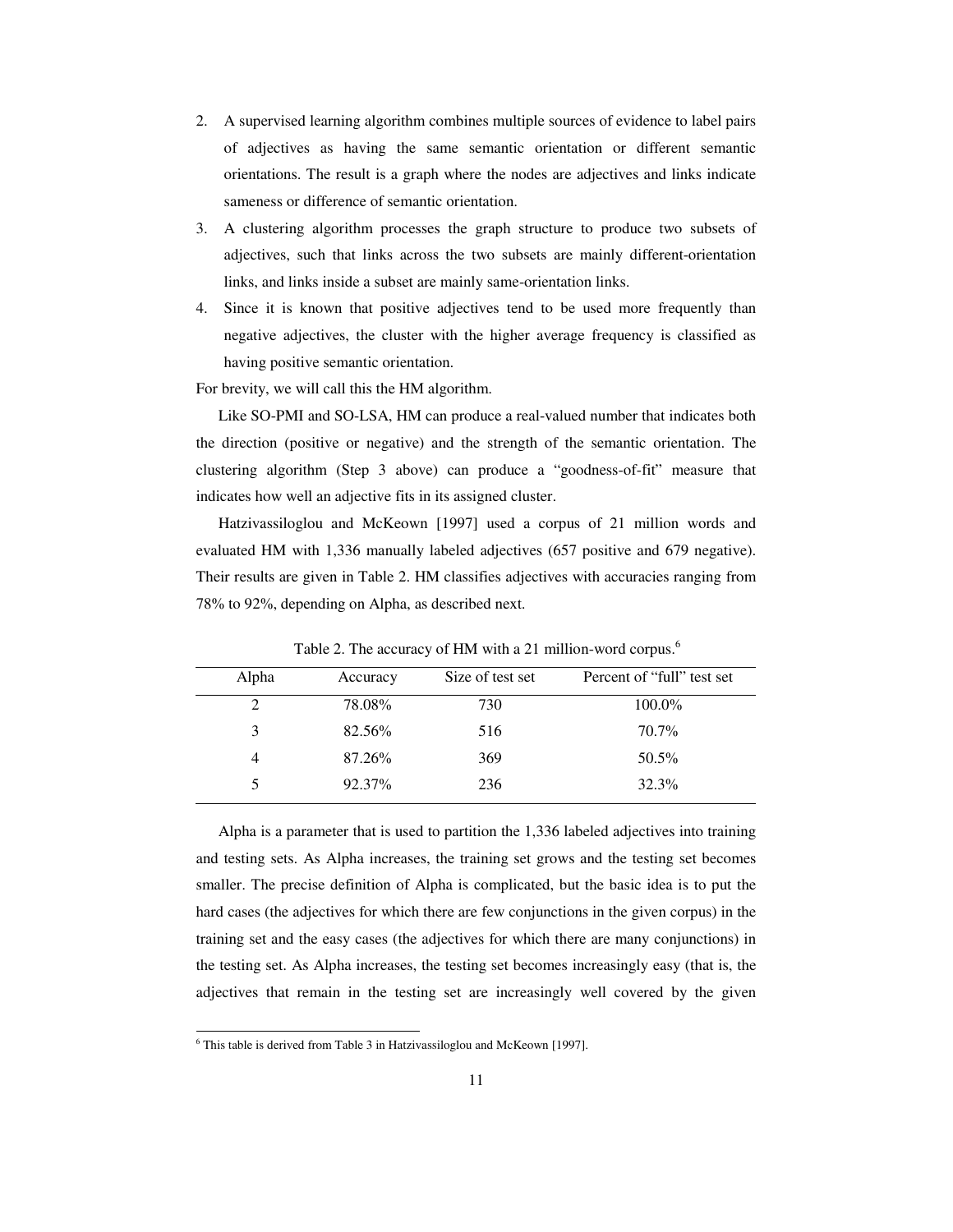corpus). In essence, the idea is to improve accuracy by abstaining from classifying the difficult (rare, sparsely represented) adjectives. As expected, the accuracy rises as Alpha rises. This suggests that the accuracy will improve with larger corpora.

This algorithm is able to achieve good accuracy levels, but it has some limitations. In contrast with SO-A, HM is restricted to adjectives and it requires labeled adjectives as training data (in step 2).

Although each step in HM, taken by itself, is relatively simple, the combination of the four steps makes theoretical analysis challenging. In particular, the interaction between the supervised labeling (step 2) and the clustering (step 3) is difficult to analyze. For example, the degree of regularization (i.e., smoothing, pruning) in the labeling step may have an impact on the quality of the clusters. By contrast, SO-PMI is captured in a single formula (equation (10)), which takes the form of the familiar log-odds ratio [Agresti 1996].

HM has only been evaluated with adjectives, but it seems likely that it would work with adverbs. For example, we would tend to say "He ran quickly  $(+)$  *but* awkwardly  $(-)$ " rather than "He ran quickly (+) *and* awkwardly (–)". However, it seems less likely that HM would work well with nouns and verbs. There is nothing wrong with saying "the rise  $(+)$  *and* fall  $(-)$  of the Roman Empire" or "love  $(+)$  *and* death  $(-)$ ".<sup>7</sup> Indeed, "but" would not work in these phrases.

Kamps and Marx [2002] use the WordNet lexical database [Miller 1990] to determine the semantic orientation of a word. For a given word, they look at its semantic distance from "good" compared to its semantic distance from "bad". The idea is similar to SO-A, except that the measure of association is replaced with a measure of semantic distance, based on WordNet [Budanitsky and Hirst 2001]. This is an interesting approach, but it has not yet been evaluated empirically.

### 4.2. Classifying Reviews

 $\overline{a}$ 

Turney [2002] used a three-step approach to classify reviews. The first step was to apply a part-of-speech tagger to the review and then extract two-word phrases, such as "romantic ambience" or "horrific events", where one of the words in the phrase was an adjective or an adverb. The second step was to use SO-PMI to calculate the semantic orientation of each extracted phrase. The third step was to classify the review as positive or negative, based on the average semantic orientation of the extracted phrases. If the

<sup>7</sup> *The Rise and Fall of the Roman Empire* is the title of a book by Edward Gibbon. *Love and Death* is the title of a movie directed by Woody Allen.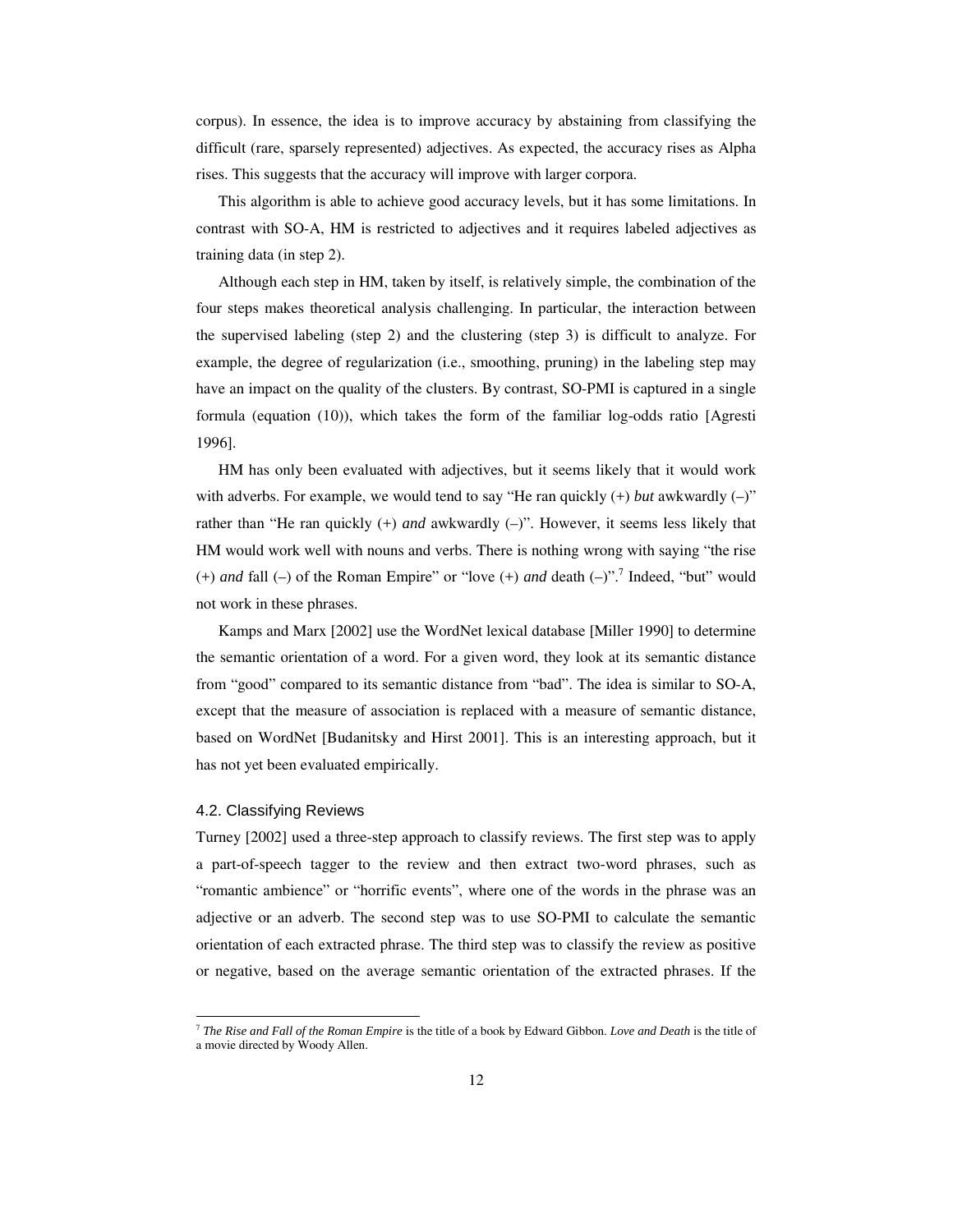average was positive, then the review was classified as positive; otherwise, negative. The experimental results suggest that SO-PMI may be useful for classifying reviews, but the results do not reveal how well SO-PMI can classify individual words or phrases. Therefore it is worthwhile to experimentally evaluate the performance of SO-PMI on individual words, as we do in Section 5.

The reviewing application of SO-A illustrates the value of an automated approach to determining semantic orientation. Although it might be feasible to manually create a lexicon of individual words labeled with semantic orientation, if an application requires the semantic orientation of two-word or three-word phrases, the number of terms involved grows beyond what can be handled by manual labeling. Turney [2002] observed that an adjective such as "unpredictable" may have a negative semantic orientation in an automobile review, in a phrase such as "unpredictable steering", but it could have a positive (or neutral) orientation in a movie review, in a phrase such as "unpredictable plot". SO-PMI can handle multiword phrases by simply searching for them using a quoted phrase query.

Pang *et al.* [2002] applied classical text classification techniques to the task of classifying movie reviews as positive or negative. They evaluated three different supervised learning algorithms and eight different sets of features, yielding twenty-four different combinations. The best result was achieved using a Support Vector Machine (SVM) with features based on the presence or absence (rather than the frequency) of single words (rather than two-word phrases).

We expect that Pang *et al.*'s algorithm will tend to be more accurate than Turney's, since the former is supervised and the latter is unsupervised. On the other hand, we hypothesize that the supervised approach will require retraining for each new domain. For example, if a supervised algorithm is trained with movie reviews, it is likely to perform poorly when it is tested with automobile reviews. Perhaps it is possible to design a hybrid algorithm that achieves high accuracy without requiring retraining.

Classifying reviews is related to measuring semantic orientation, since it is one of the possible applications for semantic orientation, but there are many other possible applications (see Section 2). Although it is interesting to evaluate a method for inferring semantic orientation, such as SO-PMI, in the context of an application, such as review classification, the diversity of potential applications makes it interesting to study semantic orientation in isolation, outside of any particular application. That is the approach adopted in this paper.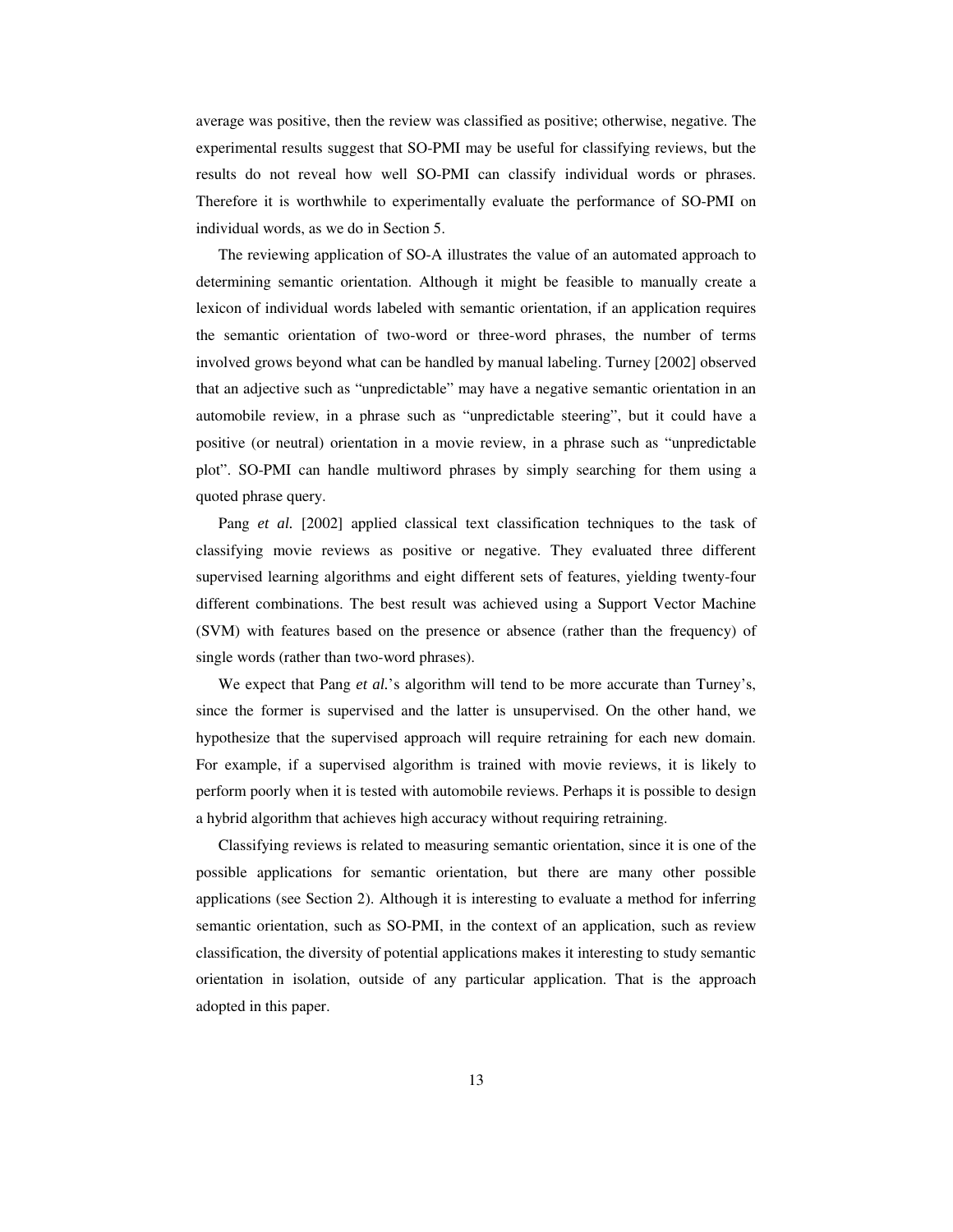### 4.3. Subjectivity Analysis

Other related work is concerned with determining subjectivity [Hatzivassiloglou and Wiebe 2000; Wiebe 2000; Wiebe *et al.* 2001]. The task is to distinguish sentences (or paragraphs or documents or other suitable chunks of text) that present opinions and evaluations from sentences that objectively present factual information [Wiebe 2000].

Wiebe *et al.* [2001] list a variety of potential applications for automated subjectivity tagging, such as recognizing "flames" [Spertus, 1997], classifying email, recognizing speaker role in radio broadcasts, and mining reviews. In several of these applications, the first step is to recognize that the text is subjective and then the natural second step is to determine the semantic orientation of the subjective text. For example, a flame detector cannot merely detect that a newsgroup message is subjective, it must further detect that the message has a negative semantic orientation; otherwise a message of praise could be classified as a flame.

On the other hand, applications that involve semantic orientation are also likely to benefit from a prior step of subjectivity analysis. For example, a movie review typically contains a mixture of objective descriptions of scenes in the movie and subjective statements of the viewer's reaction to the movie. In a positive movie review, it is common for the objective description to include words with a negative semantic orientation, although the subjective reaction may be quite positive [Turney 2002]. If the task is to classify the review as positive or negative, a two-step approach seems wise. The first step would be to filter out the objective sentences [Wiebe 2000; Wiebe *et al.* 2001] and the second step would be to determine the semantic orientation of the words and phrases in the remaining subjective sentences [Turney 2002].

#### 5. EXPERIMENTS

In Section 5.1, we discuss the lexicons and corpora that are used in the following experiments. Section 5.2 examines the baseline performance of SO-PMI, when it is configured as described in Section 3.1. Sections 5.3, 5.4, and 5.5 explore variations on the baseline SO-PMI system. The baseline performance of SO-LSA is evaluated in Section 5.6 and variations on the baseline SO-LSA system are considered in Section 5.7. The final experiments in Section 5.8 analyze the effect of the choice of the paradigm words, for both SO-PMI and SO-LSA.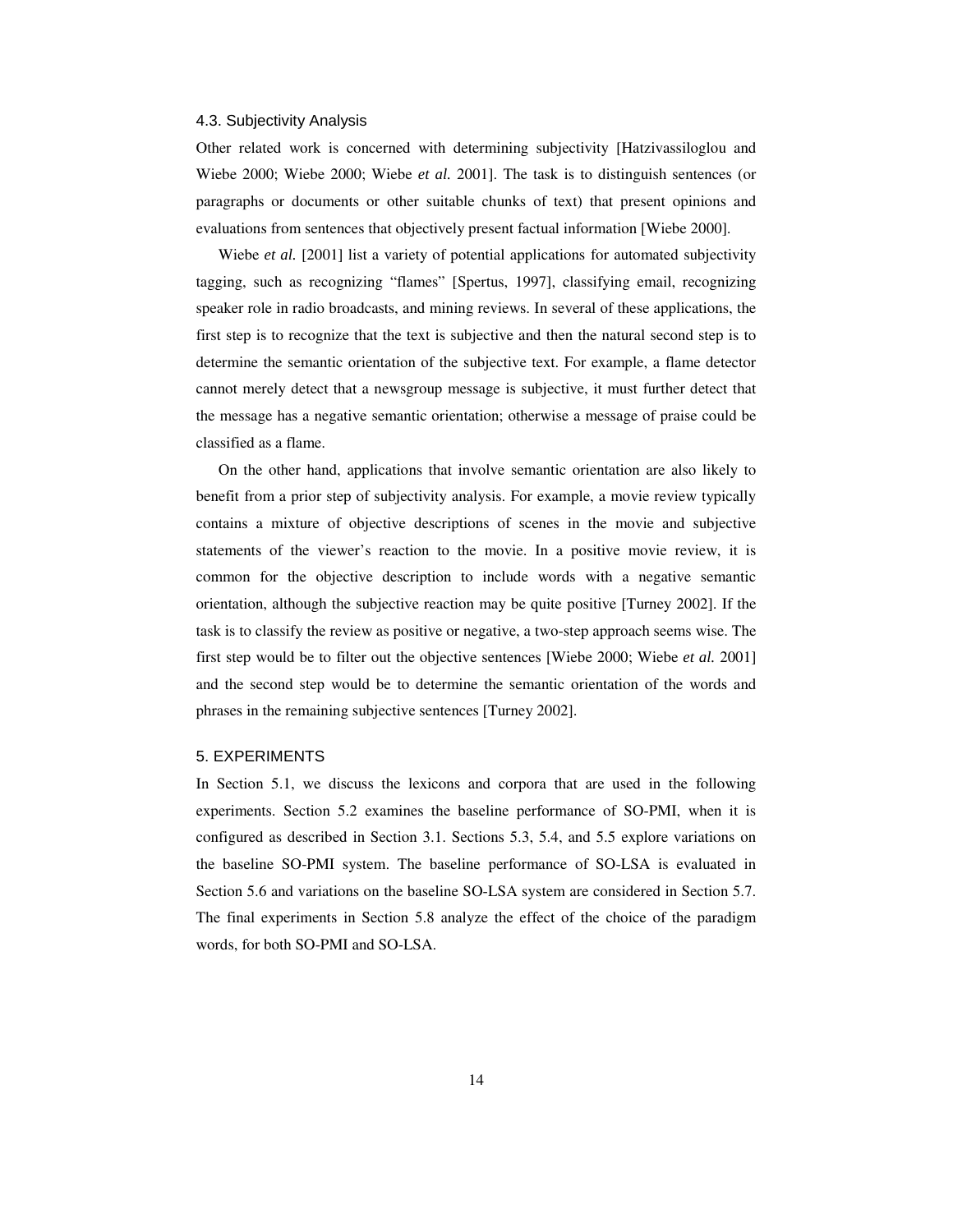## 5.1. Lexicons and Corpora

The following experiments use two different lexicons and three different corpora. The corpora are used for unsupervised learning and the lexicons are used to evaluate the results of the learning. The *HM lexicon* is the list of 1,336 labeled adjectives that was created by Hatzivassiloglou and McKeown [1997]. The *GI lexicon* is a list of 3,596 labeled words extracted from the General Inquirer lexicon [Stone *et al.* 1966]. The *AV-ENG corpus* is the set of English web pages indexed by the AltaVista search engine. The *AV-CA corpus* is the set of English web pages in the Canadian domain that are indexed by AltaVista. The *TASA corpus* is a set of short English documents gathered from a variety of sources by Touchstone Applied Science Associates.

The HM lexicon consists of 1,336 adjectives, 657 positive and 679 negative [Hatzivassiloglou and McKeown 1997]. We described this lexicon earlier, in Sections 1 and 4.1. We use the HM lexicon to allow comparison between the approach of Hatzivassiloglou and McKeown [1997] and the SO-A algorithms described here.

Since the HM lexicon is limited to adjectives, most of the following experiments use a second lexicon, the GI lexicon, which consists of 3,596 adjectives, adverbs, nouns, and verbs, 1,614 positive and 1,982 negative [Stone *et al.* 1966]. The General Inquirer lexicon is available at http://www.wjh.harvard.edu/~inquirer/. The lexicon was developed by Philip Stone and his colleagues, beginning in the 1960's, and continues to grow. It has been designed as a tool for *content analysis*, a technique used by social scientists, political scientists, and psychologists for objectively identifying specified characteristics of messages [Stone *et al.* 1966].

The full General Inquirer lexicon has 182 categories of word tags and 11,788 words. The words tagged "Positiv" (1,915 words) and "Negativ" (2,291 words) have (respectively) positive and negative semantic orientations. Table 3 lists some examples.

| Positiv |            |             | Negativ  |  |  |
|---------|------------|-------------|----------|--|--|
| abide   | absolve    | abandon     | abhor    |  |  |
| ability | absorbent  | abandonment | abject   |  |  |
| able    | absorption | abate       | abnormal |  |  |
| abound  | abundance  | abdicate    | abolish  |  |  |

Table 3. Examples of "Positiv" and "Negativ" words.

Words with multiple senses may have multiple entries in the lexicon. The list of 3,596 words (1,614 positive and 1,982 negative) used in the subsequent experiments was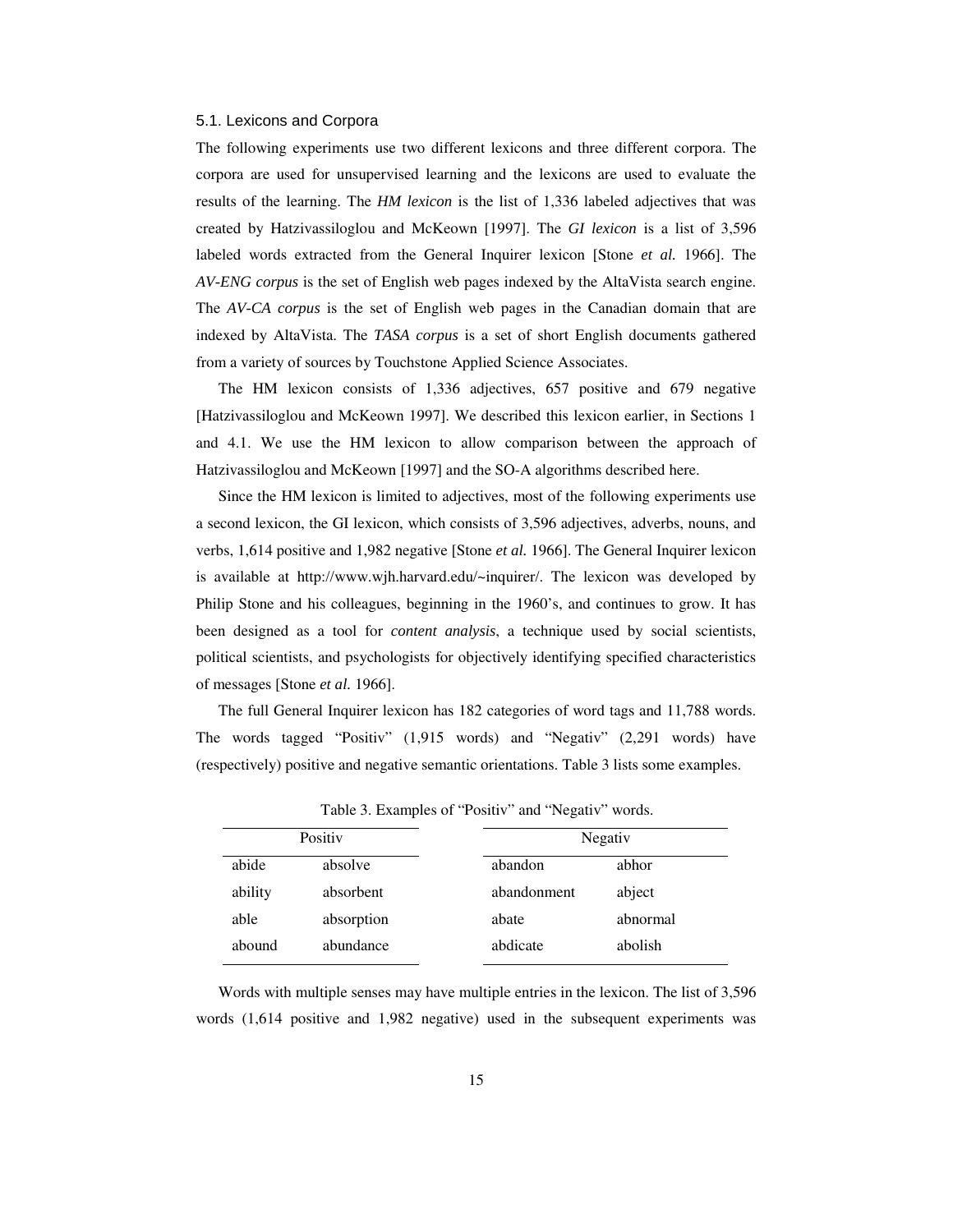generated by reducing multiple-entry words to single entries. Some words with multiple senses were tagged as both "Positiv" and "Negativ". For example, "mind" in the sense of "intellect" is positive, but "mind" in the sense of "beware" is negative. These ambiguous words were not included in our set of 3,596 words. We also excluded the fourteen paradigm words (good/bad, nice/nasty, etc.).

Of the words in the HM lexicon, 47.7% also appear in the GI lexicon (324 positive, 313 negative). The agreement between the two lexicons on the orientation of these shared words is 98.3% (6 terms are positive in HM but negative in GI; 5 terms are negative in HM but positive in GI).

The AltaVista search engine is available at http://www.altavista.com/. Based on estimates in the popular press and our own tests with various queries, we estimate that the AltaVista index contained approximately 350 million English web pages at the time our experiments were carried out. This corresponds to roughly one hundred billion words. We call this the AV-ENG corpus. The set of web pages indexed by AltaVista is constantly changing, but there is enough stability that our experiments were reliably repeatable over the course of several months.

In order to examine the effect of corpus size on learning, we used AV-CA, a subset of the AV-ENG corpus. The AV-CA corpus was produced by adding "AND host:.ca" to every query to AltaVista, which restricts the search results to the web pages with "ca" in the host domain name. This consists mainly of hosts that end in "ca" (the Canadian domain), but it also includes a few hosts with "ca" in other parts of the domain name (such as "http://www.ca.com/"). The AV-CA corpus contains approximately 7 million web pages (roughly two billion words), about 2% of the size of the AV-ENG corpus.

Our experiments with SO-LSA are based on the online demonstration of LSA, available at http://lsa.colorado.edu/. This demonstration allows a choice of several different corpora. We chose the largest corpus, the TASA-ALL corpus, which we call simply TASA. In the online LSA demonstration, TASA is called the "General Reading up to 1st year college (300 factors)" topic space. The corpus contains a wide variety of short documents, taken from novels, newspaper articles, and other sources. It was collected by Touchstone Applied Science Associates, to develop The Educator's Word Frequency Guide. The TASA corpus contains approximately 10 million words, about 0.5% of the size of the AV-CA corpus.

The TASA corpus is not indexed by AltaVista. For SO-PMI, the following experimental results were generated by emulating AltaVista on a local copy of the TASA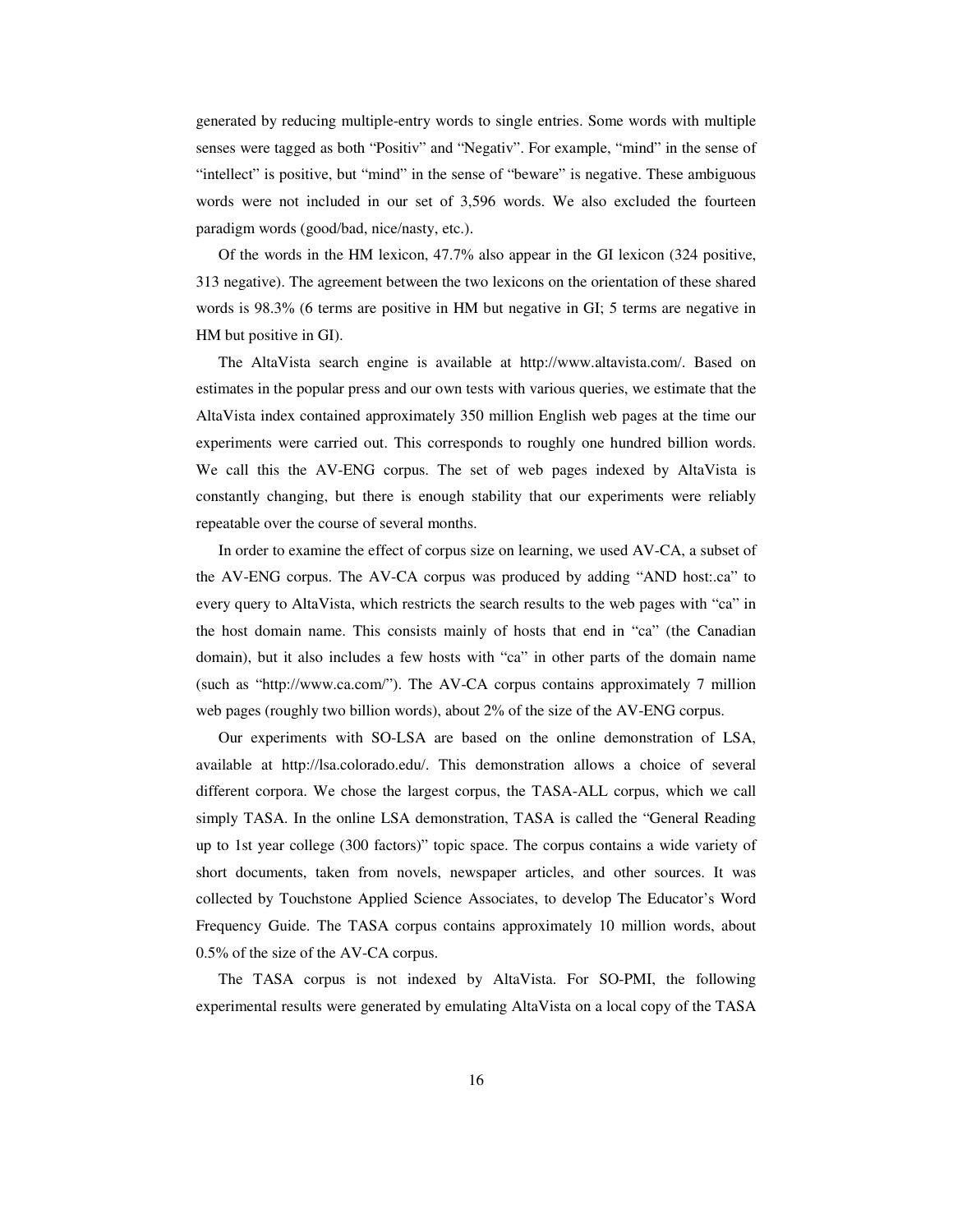corpus. We used a simple Perl script to calculate the hits() function for TASA, as a surrogate for sending queries to AltaVista.

#### 5.2. SO-PMI Baseline

Table 4 shows the accuracy of SO-PMI in its baseline configuration, as described in Section 3.1. These results are for all three corpora, tested with the HM lexicon. In this table, the strength (absolute value) of the semantic orientation was used as a measure of confidence that the word will be correctly classified. Test words were sorted in descending order of the absolute value of their semantic orientation and the top ranked words (the highest confidence words) were then classified. For example, the second row in Table 4 shows the accuracy when the top 75% (with highest confidence) were classified and the last 25% (with lowest confidence) were ignored.

| Percent of full                 | Size of test set | Accuracy with      | Accuracy with   | Accuracy with   |
|---------------------------------|------------------|--------------------|-----------------|-----------------|
| test set                        |                  | AV-ENG             | AV-CA           | <b>TASA</b>     |
| $100\%$                         | 1336             | 87.13%             | 80.31%          | 61.83%          |
| 75%                             | 1002             | 94.41%             | 85.93%          | 64.17%          |
| 50%                             | 668              | 97.60%             | 91.32%          | $46.56\%$       |
| 25%                             | 334              | 98.20%             | 92.81%          | 70.96%          |
| Approx. num. of words in corpus |                  | $1 \times 10^{11}$ | $2 \times 10^9$ | $1 \times 10^7$ |

Table 4. The accuracy of SO-PMI with the HM lexicon and the three corpora.

The performance of SO-PMI in Table 4 can be compared to the performance of the HM algorithm in Table 2 (Section 4.1), since both use the HM lexicon, but there are some differences in the evaluation, since the HM algorithm is supervised but SO-PMI is unsupervised. Because the HM algorithm is supervised, part of the HM lexicon must be set aside for training, so the algorithm cannot be evaluated on the whole lexicon. Aside from this caveat, it appears that the performance of the HM algorithm is roughly comparable to the performance of SO-PMI with the AV-CA corpus, which is about one hundred times larger than the corpus used by Hatzivassiloglou and McKeown [1997]  $(2 \times 10^9$  words versus  $2 \times 10^7$  words). This suggests that the HM algorithm makes more efficient use of corpora than SO-PMI, but the advantage of SO-PMI is that it can easily be scaled up to very large corpora, where it can achieve significantly higher accuracy.

The results of these experiments are shown in more detail in Figure 1. The percentage of the full test set (labeled *threshold* in the figure) varies from 5% to 100% in increments of 5%. Three curves are plotted, one for each of the three corpora. The figure shows that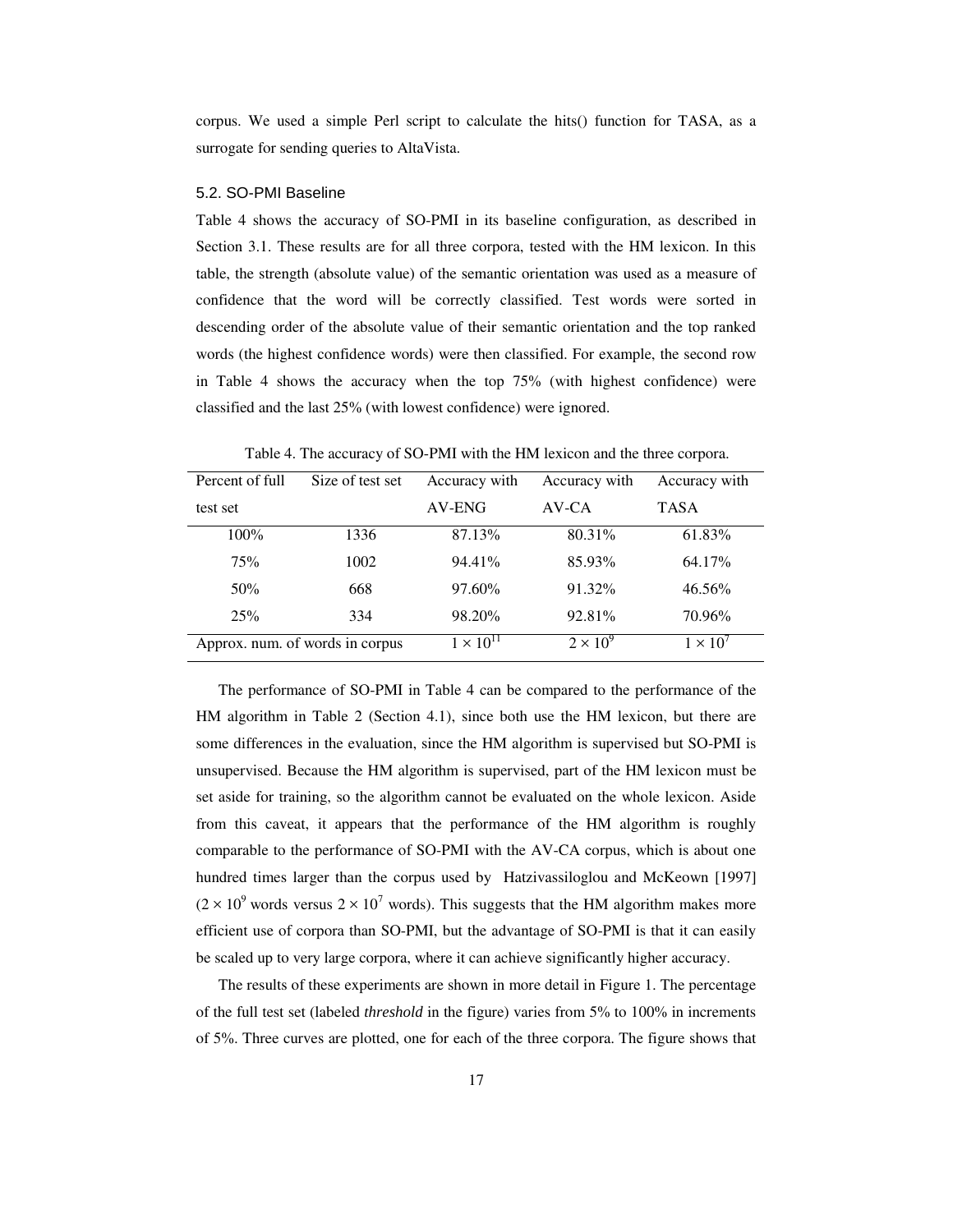a smaller corpus not only results in lower accuracy, but also results in less stability. With the larger corpora, the curves are relatively smooth; with the smallest corpus, the curve looks quite noisy.



Figure 1. Accuracy of SO-PMI with the HM lexicon and the three corpora.

Table 5 shows the accuracy of SO-PMI with the GI lexicon, which includes adverbs, nouns, and verbs, in addition to adjectives. Figure 2 gives more detail. Compared with Table 4 and Figure 1, there is a slight drop in accuracy, but the general trends are the same.

| Percent of full                 | Size of test set | Accuracy with      | Accuracy with   | Accuracy with  |
|---------------------------------|------------------|--------------------|-----------------|----------------|
| test set                        |                  | AV-ENG             | AV-CA           | <b>TASA</b>    |
| $100\%$                         | 3596             | 82.84%             | 76.06%          | $61.26\%$      |
| 75%                             | 2697             | $90.66\%$          | 81.76%          | 63.92%         |
| 50%                             | 1798             | 95.49%             | 87.26%          | 47.33%         |
| 25%                             | 899              | 97.11\%            | 89.88%          | 68.74%         |
| Approx. num. of words in corpus |                  | $1 \times 10^{11}$ | $2 \times 10^9$ | $1 \times 10'$ |

Table 5. The accuracy of SO-PMI with the GI lexicon and the three corpora.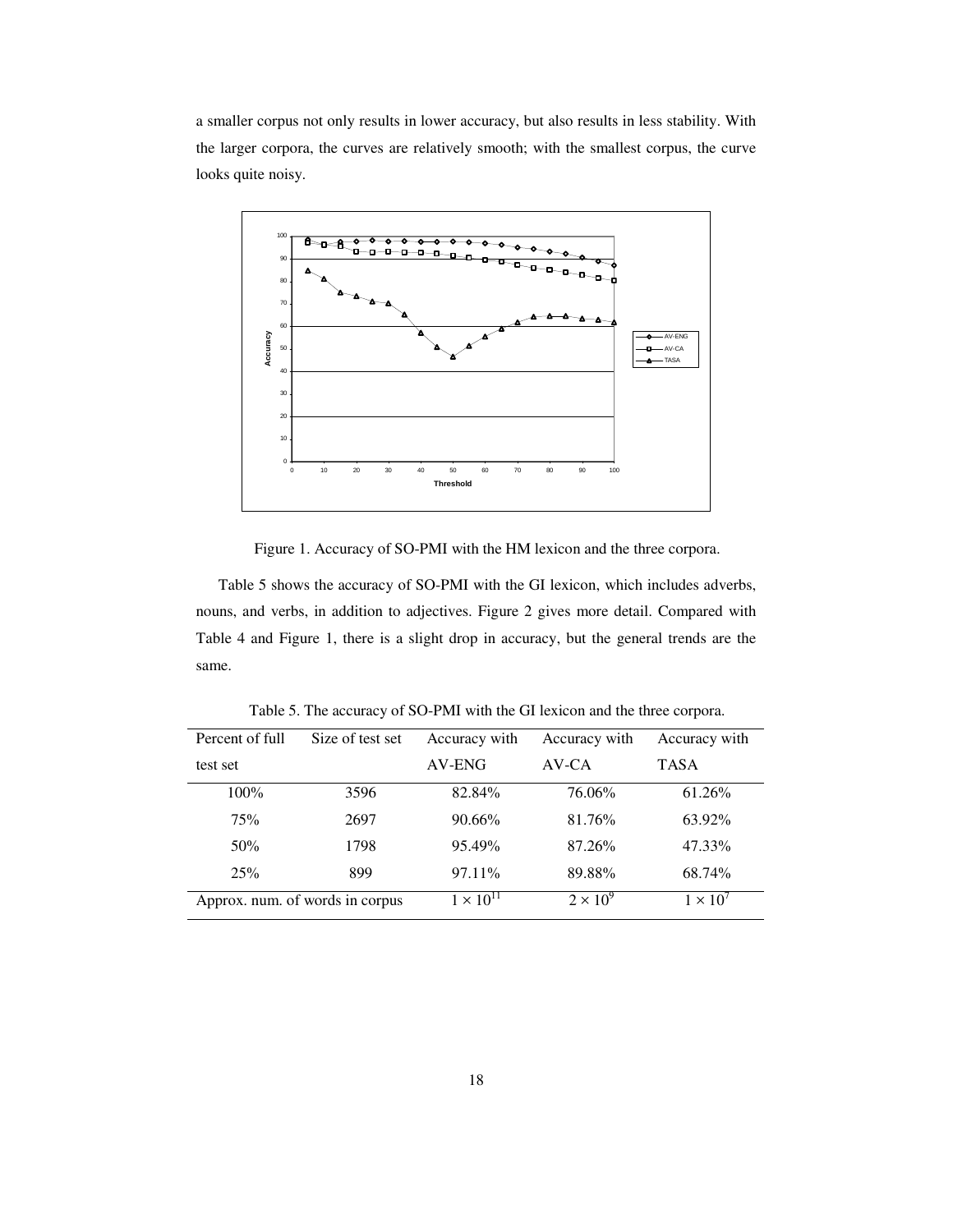

Figure 2. Accuracy of SO-PMI with the GI lexicon and the three corpora.

# 5.3. Varying the Laplace Smoothing Factor

As we mentioned in Section 3.1, we used a Laplace smoothing factor of 0.01 in the baseline version of SO-PMI. In this section, we explore the impact of varying the smoothing factor.

Figure 3 graphs the accuracy of SO-PMI as a function of the smoothing factor, which varies from 0.0001 to 10,000 (note the logarithmic scale), using the AV-ENG corpus and the GI lexicon. There are four curves, for four different thresholds on the percentage of the full test set that is classified. The smoothing factor has relatively little impact until it rises above 10, at which point the accuracy begins to fall off. The optimal value is about 1, although the difference between 1 and 0.1 or 0.01 is slight.

Figure 4 shows the same experimental setup, except using the AV-CA corpus. We see the same general pattern, but the accuracy begins to decline a little earlier, when the smoothing factor rises above 0.1. The highest accuracy is attained when the smoothing factor is about 0.1. The AV-CA corpus (approximately  $2 \times 10^9$  words) is more sensitive to the smoothing factor than the AV-ENG corpus (approximately  $1 \times 10^{11}$  words). A smoothing factor of about 0.1 seems to help SO-PMI handle the increased noise, due to the smaller corpus (compare Figure 3 and Figure 4).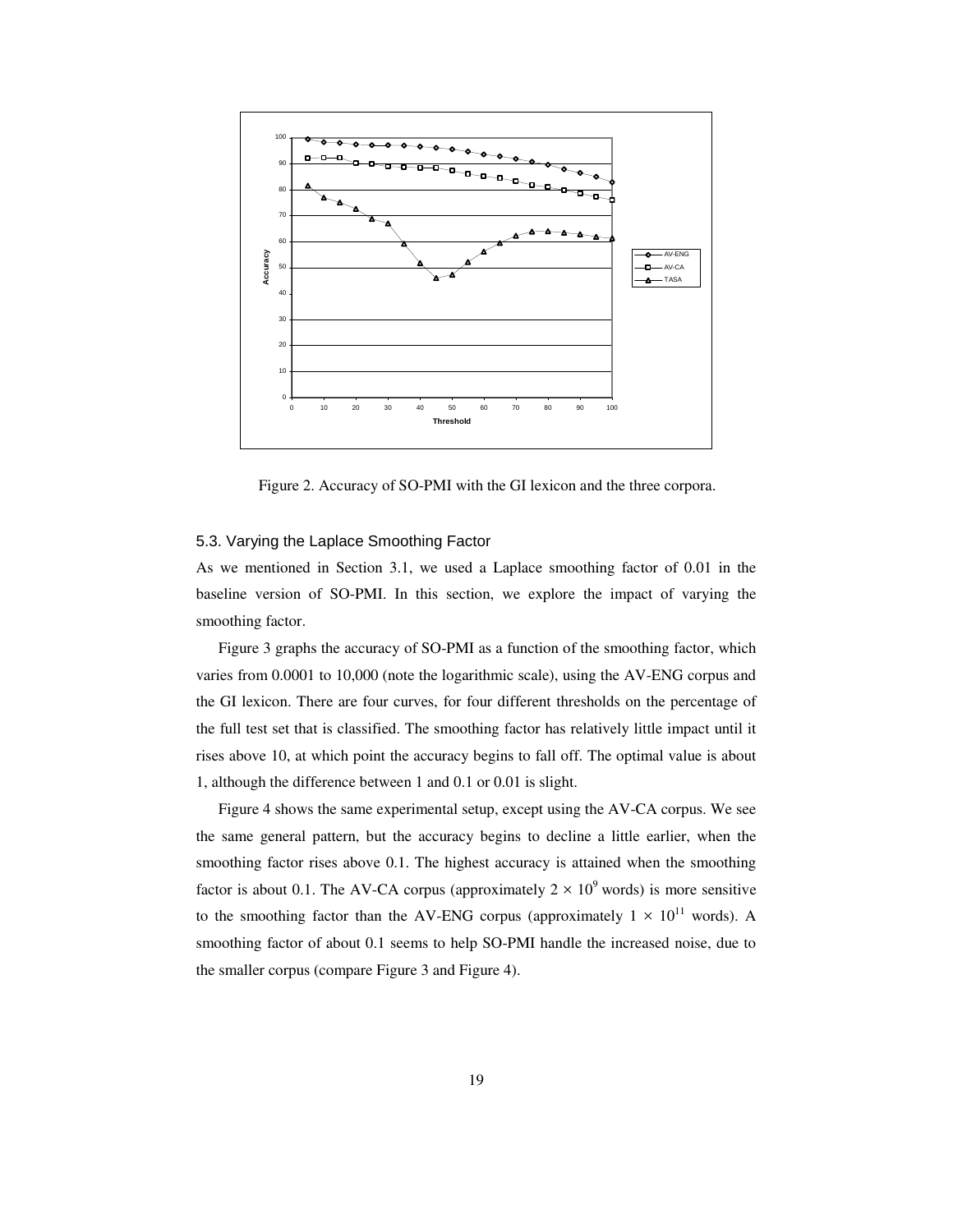

Figure 3. Effect of Laplace smoothing factor with AV-ENG and the GI lexicon.



Figure 4. Effect of Laplace smoothing factor with AV-CA and the GI lexicon.

Figure 5 plots the performance with varying smoothing factors using the smallest corpus, TASA. The performance is quite sensitive to the choice of smoothing factor. Our baseline value of 0.01 turns out to be a poor choice for the TASA corpus. The optimal value is about 0.001. This suggests that, when using SO-PMI with a small corpus, it would be wise to use cross-validation to optimize the value of the Laplace smoothing factor.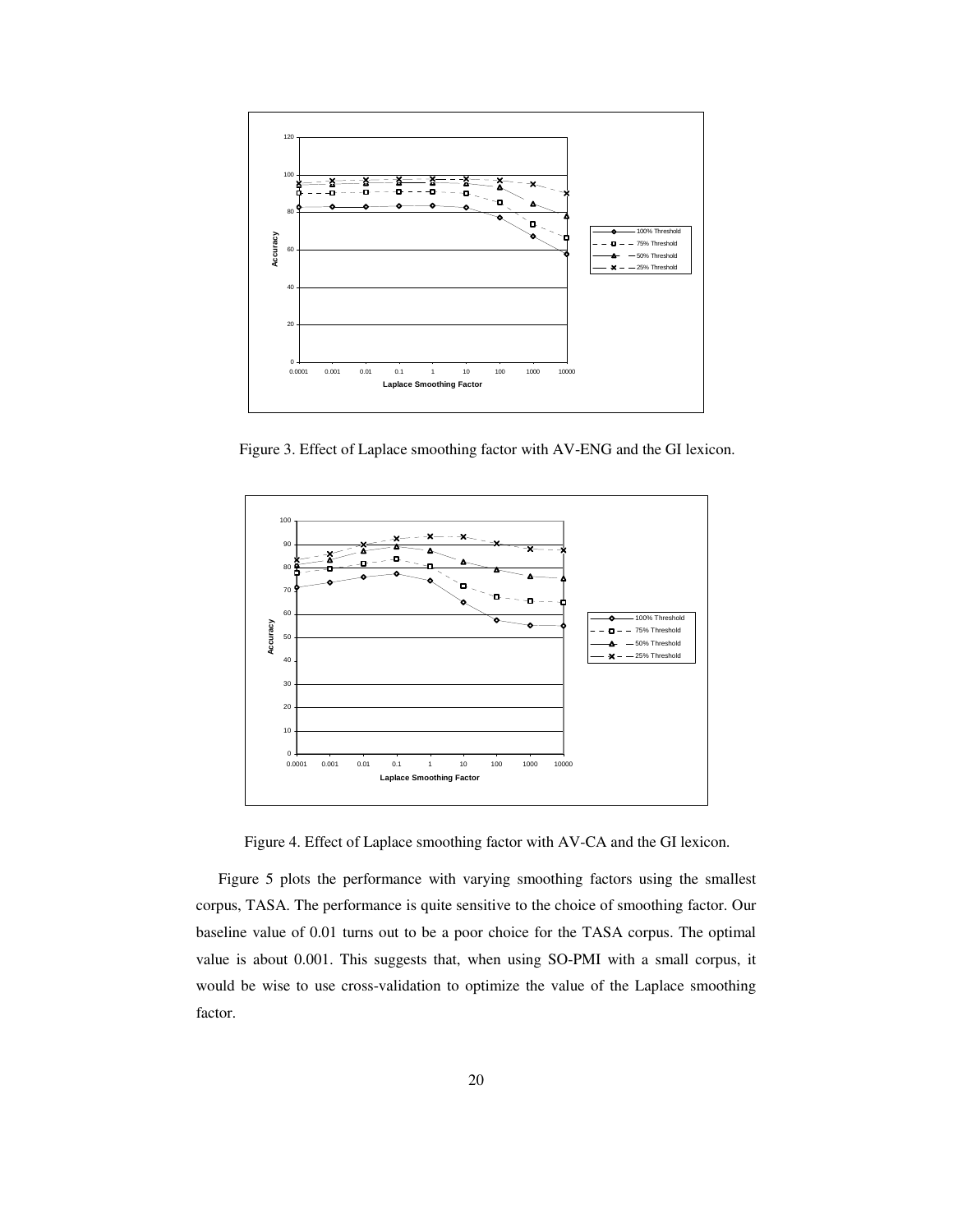

Figure 5. Effect of Laplace smoothing factor with TASA and the GI lexicon.

These three figures show that the optimal smoothing factor increases as the size of the corpus increases, as expected. The figures also show that the impact of the smoothing factor decreases as the corpus size increases. There is less need for smoothing when a large quantity of data is available. The baseline smoothing factor of 0.01 was chosen to avoid division by zero, not to provide resistance to noise. The benefit from optimizing the smoothing factor for noise resistance is small for large corpora.

#### 5.4. Varying the Neighbourhood Size

The AltaVista NEAR operator restricts search to a fixed neighbourhood of ten words, but we can vary the neighbourhood size with the TASA corpus, since we have a local copy of the corpus. Figure 6 shows accuracy as a function of the neighbourhood size, as we vary the size from 2 to 1000 words, using TASA and the GI lexicon.

The advantage of a small neighbourhood is that words that occur closer to each other are more likely to be semantically related. The disadvantage is that, for any pair of words, there will usually be more occurrences of the pair within a large neighbourhood than within a small neighbourhood, so a larger neighbourhood will tend to have higher statistical reliability. An optimal neighbourhood size will balance these conflicting effects. A larger corpus should yield better statistical reliability than a smaller corpus, so the optimal neighbourhood size will be smaller with a larger corpus. The optimal neighbourhood size will also be determined by the frequency of the words in the test set. Rare words will favour a larger neighbourhood size than frequent words.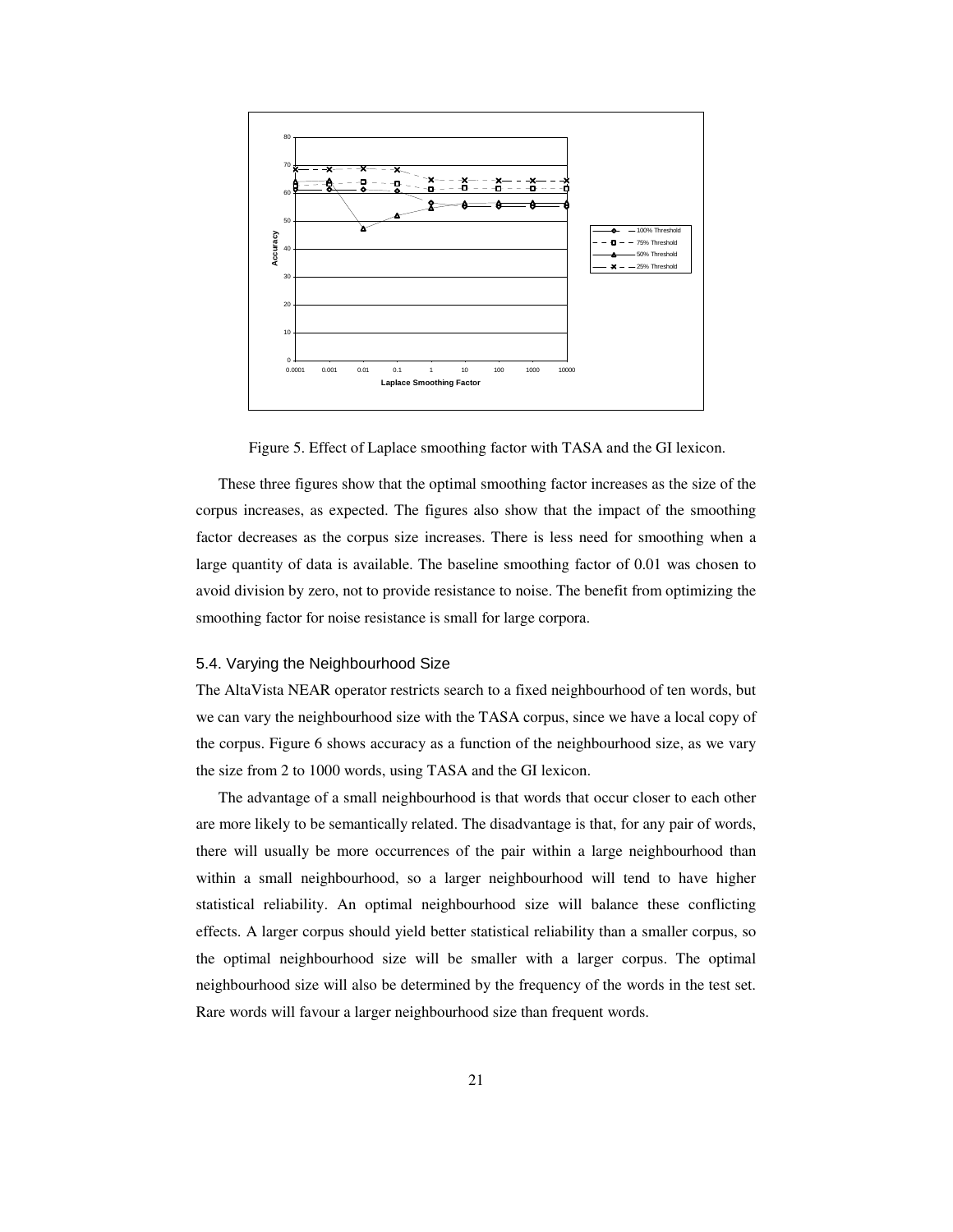Figure 6 shows that, for the TASA corpus and the GI lexicon, it seems best to have a neighbourhood size of at least 100 words. The TASA corpus is relatively small, so it is not surprising that a large neighbourhood size is best. The baseline neighbourhood size of 10 words is clearly suboptimal for TASA.



Figure 6. SO-PMI with varying neighbourhoods, using TASA and the GI lexicon.

With AltaVista, we can use the AND operator instead of the NEAR operator, which increases the neighbourhood size from ten words to a whole document. Figure 7 is a graph of accuracy as a function of the percentage of the test set that is classified (threshold), using AV-ENG and the GI lexicon. With the whole test set, NEAR is clearly superior to AND, but the gap closes as the threshold decreases. This is not surprising, since, as the threshold decreases, the selected testing words have increasingly high confidences. That is, the absolute values of the semantic orientations of the remaining words grow increasingly large. The words with a very strong semantic orientation (high absolute value) do not need the extra sensitivity of NEAR; they are easily classified using the less sensitive AND operator.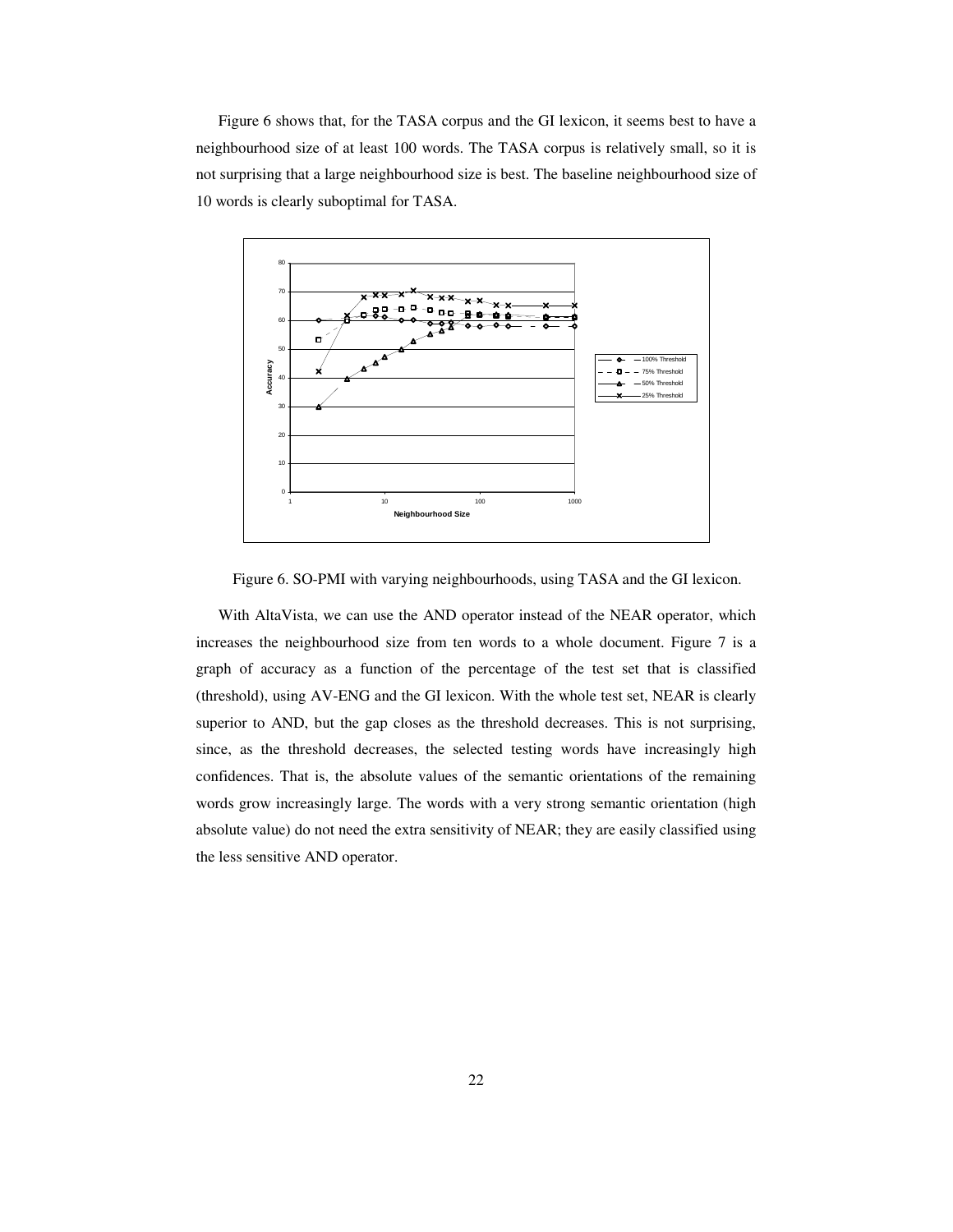

Figure 7. AND versus NEAR with AV-ENG and the GI lexicon.

Figure 8, with AV-CA ( $2 \times 10^9$  words), displays the same general pattern as Figure 7, with AV-ENG ( $1 \times 10^{11}$  words). However, on the smaller corpus, AND is superior to NEAR for the words with the strongest semantic orientation (threshold below 10%). The smaller corpus shows more clearly the trade-off between the greater sensitivity of a small neighbourhood (with NEAR) and the greater resistance to noise of a large neighbourhood (with AND).



Figure 8. AND versus NEAR with AV-CA and the GI lexicon.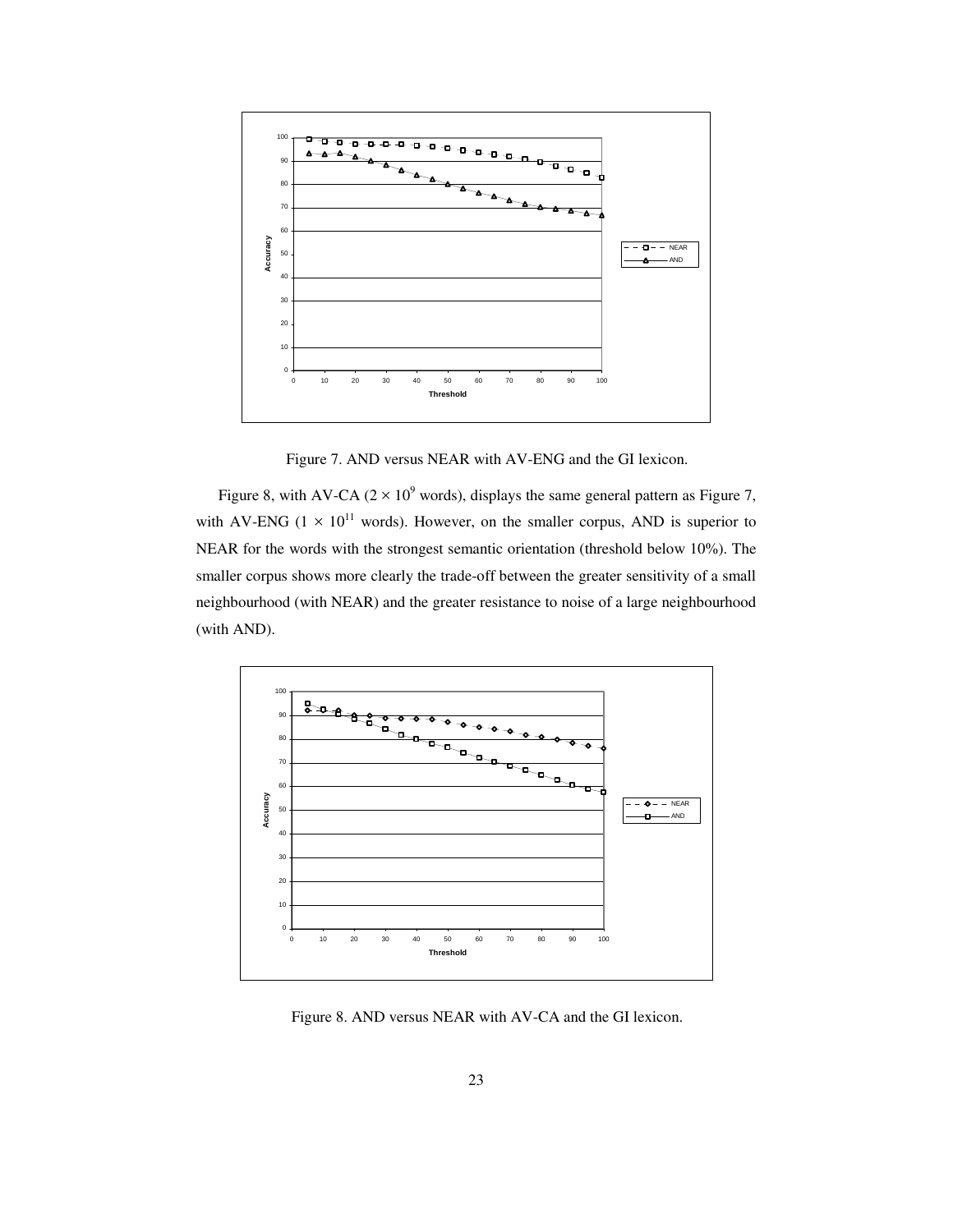# 5.5. Product versus Disjunction

Recall equation (10), for calculating SO-PMI(*word*):

SO-PMI(*word*)

$$
= \log_2 \left( \frac{\prod_{\text{pword} \in \text{Pwords}} \text{hits(word NEAR } \text{pword}) \cdot \prod_{\text{mword} \in \text{Nwords}} \text{hits(nword)}}{\prod_{\text{pword} \in \text{Pwords}} \text{hits(pword)} \cdot \prod_{\text{mword} \in \text{Nwords}} \text{hits(word NEAR } \text{nword})} \right). \tag{17}
$$

As we discussed in Section 3.1, this equation requires fourteen queries to AltaVista for each word (ignoring the constant terms). In this section, we investigate whether the number of queries can be reduced by combining the paradigm words, using the OR operator.

For convenience, we introduce the following definitions:

$$
Pquery = \underset{pword \in Pwords}{OR} pword \qquad (18)
$$

$$
Nquery = \underset{nvord \in Nwords}{\text{OR}} nword \tag{19}
$$

Given the fourteen paradigm words, for example, we have the following (from equations (5), (6), (18), and (19)):

$$
Pquery = (good OR nice OR ... OR superior)
$$
\n
$$
(20)
$$

$$
Nquery = (bad OR nasty OR ... OR inferior).
$$
\n(21)

We attempt to approximate  $(17)$  as follows:<sup>8</sup>

 $\overline{a}$ 

SO-PMI(*word*) = 
$$
\log_2 \left( \frac{\text{hits}(word \text{ NEAR }Pquery) \cdot \text{hits}(Nquery)}{\text{hits}(word \text{ NEAR }Nquery) \cdot \text{hits}(Pquery)} \right).
$$
 (22)

Calculating the semantic orientation of a word using equation (22) requires only two queries per word, instead of fourteen (ignoring the constant terms, hits(*Pquery*) and hits(*Nquery*)).

Figure 9 plots the performance of product (equation (17)) versus disjunction (equation (22)) for SO-PMI with the AV-ENG corpus and the GI lexicon. Figure 10 shows the performance with the AV-CA corpus and Figure 11 with the TASA corpus. For the largest corpus, there is a clear advantage to using our original equation (17), but the two equations have similar performance with the smaller corpora. Since the execution time of SO-PMI is almost completely dependent on the number of queries sent to AltaVista, equation (22) executes seven times faster than equation (17). Therefore the disjunction

<sup>&</sup>lt;sup>8</sup> We use OR here, because using AND or NEAR would almost always result in zero hits. We add 0.01 to the hits, to avoid division by zero.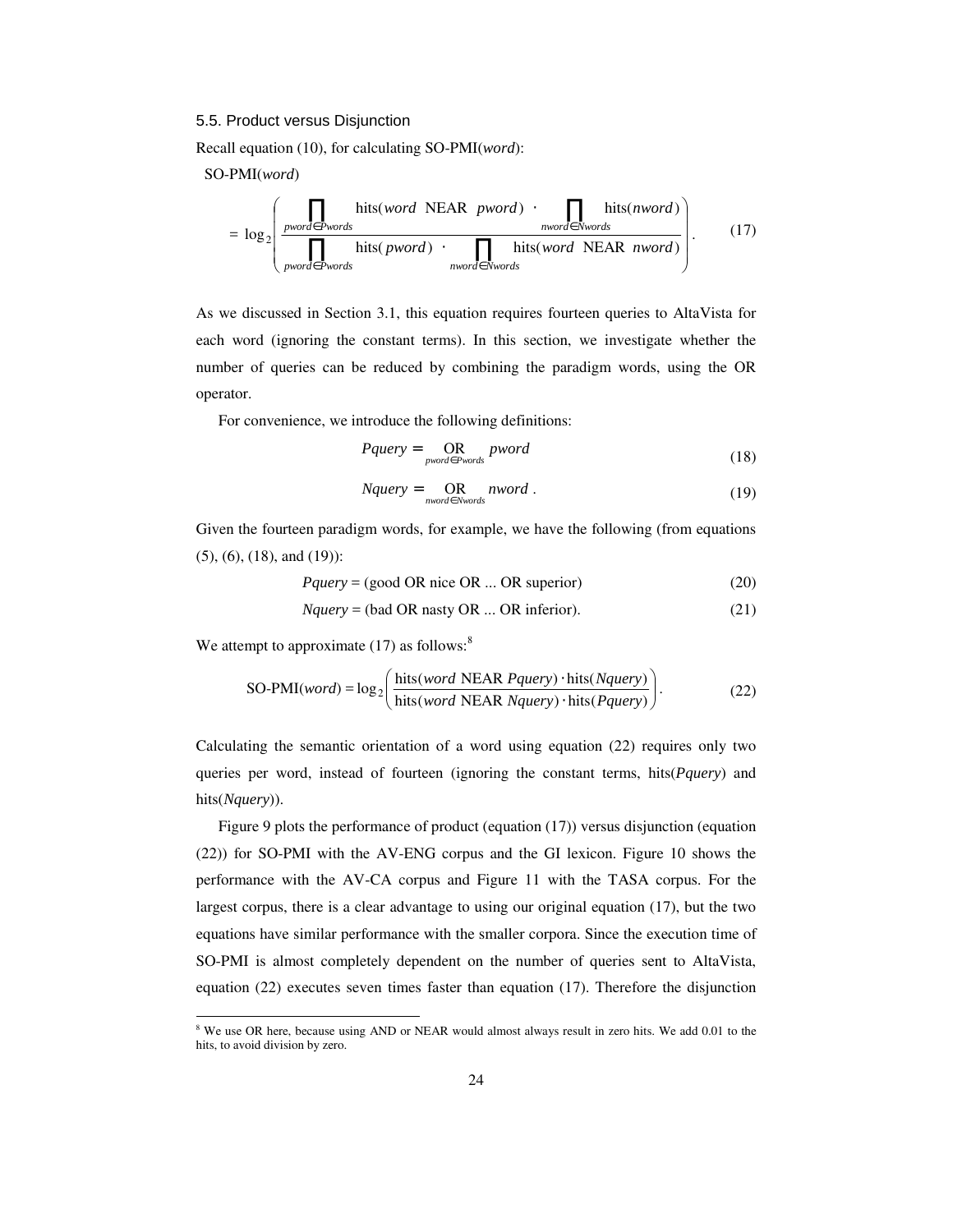equation should be preferred for smaller corpora and the product equation should be preferred for larger corpora.



Figure 9. Accuracy of product versus disjunction with AV-ENG and GI.



Figure 10. Accuracy of product versus disjunction with AV-CA and GI.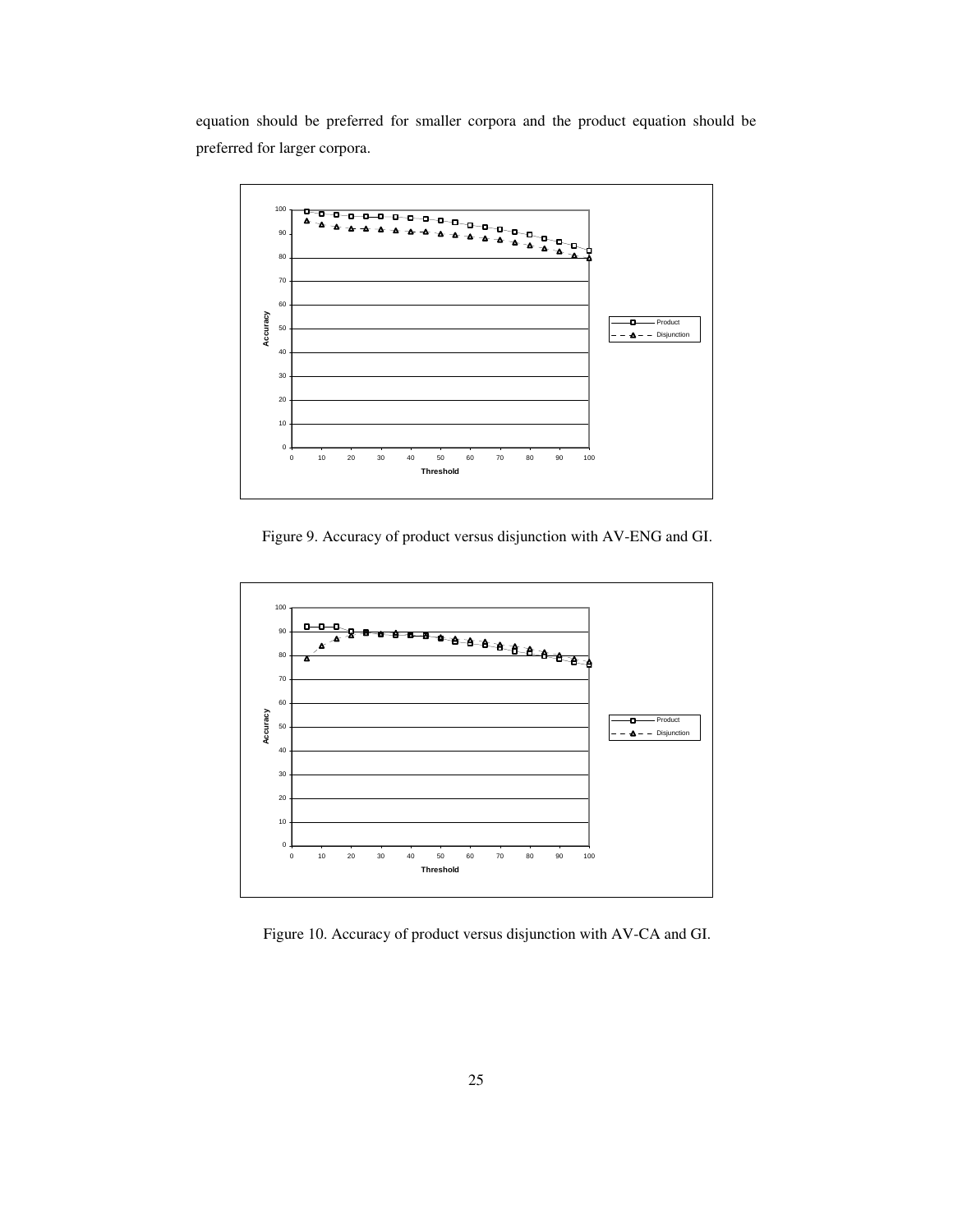

Figure 11. Accuracy of product versus disjunction with TASA and GI.

# 5.6. SO-LSA Baseline

Table 6 shows the performance of SO-LSA on TASA with the HM lexicon. The experiment used the online demonstration of LSA, mentioned in Section 5.1. The TASA corpus was used to generate a matrix **X** with 92,409 rows (words) and 37,651 columns (each document in TASA corresponds to one column), and SVD was used to reduce the matrix to 300 dimensions. This is the baseline configuration of SO-LSA, as described in Section 3.2.

Table 6. The accuracy of SO-LSA and SO-PMI with the HM lexicon and TASA.

| Percent of full | Size of test set | Accuracy of | Accuracy of |  |
|-----------------|------------------|-------------|-------------|--|
| test set        |                  | SO-LSA      | SO-PMI      |  |
| 100%            | 1336             | 67.66%      | 61.83%      |  |
| 75%             | 1002             | 73.65%      | 64.17%      |  |
| 50%             | 668              | 79.34%      | 46.56%      |  |
| 25%             | 334              | 88.92%      | 70.96%      |  |

For ease of comparison, Table 6 also gives the performance of SO-PMI on TASA with the HM lexicon, copied from Table 4. LSA has not yet been scaled up to corpora of the sizes of AV-ENG or AV-CA, so we cannot compare SO-LSA and SO-PMI on these larger corpora. Figure 12 presents a more detailed comparison, as the threshold varies from  $5\%$  to  $100\%$  in increments of  $5\%$ .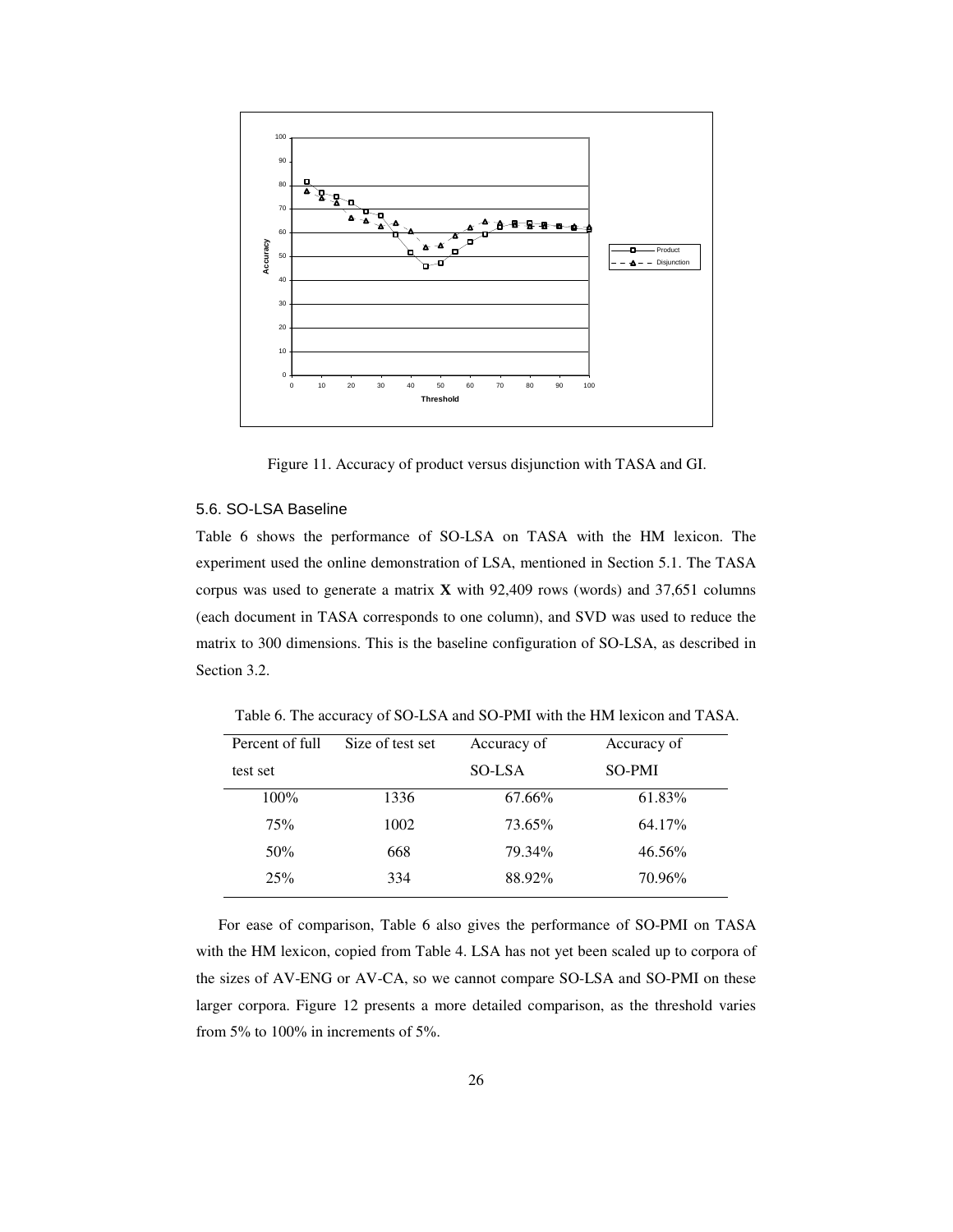



Table 7 and Figure 13 give the corresponding results for the GI lexicon. The accuracy is slightly lower with the GI lexicon, but we see the same general trend as with the HM lexicon. SO-PMI and SO-LSA have approximately the same accuracy when evaluated on the full test set (threshold 100%), but SO-LSA rapidly pulls ahead as we decrease the percentage of the test set that is classified. It appears that the magnitude of SO is a better indicator of confidence for SO-LSA than for SO-PMI, at least when the corpus is relatively small.

| Percent of full | Size of test set | Accuracy of | Accuracy of |
|-----------------|------------------|-------------|-------------|
| test set        |                  | SO-LSA      | SO-PMI      |
| $100\%$         | 3596             | 65.27%      | 61.26%      |
| 75%             | 2697             | 71.04%      | 63.92%      |
| 50%             | 1798             | 75.58%      | 47.33%      |
| 25%             | 899              | 81.98%      | 68.74%      |

Table 7. The accuracy of SO-LSA and SO-PMI with the GI lexicon and TASA.

In addition to its lower accuracy, SO-PMI appears less stable than SO-LSA, especially as the threshold drops below 75%. Comparing with Figure 6, we see that, although a larger neighbourhood makes SO-PMI more stable, even a neighbourhood of 1000 words (which is like using AND with AltaVista) will not bring SO-PMI up the accuracy levels of SO-LSA.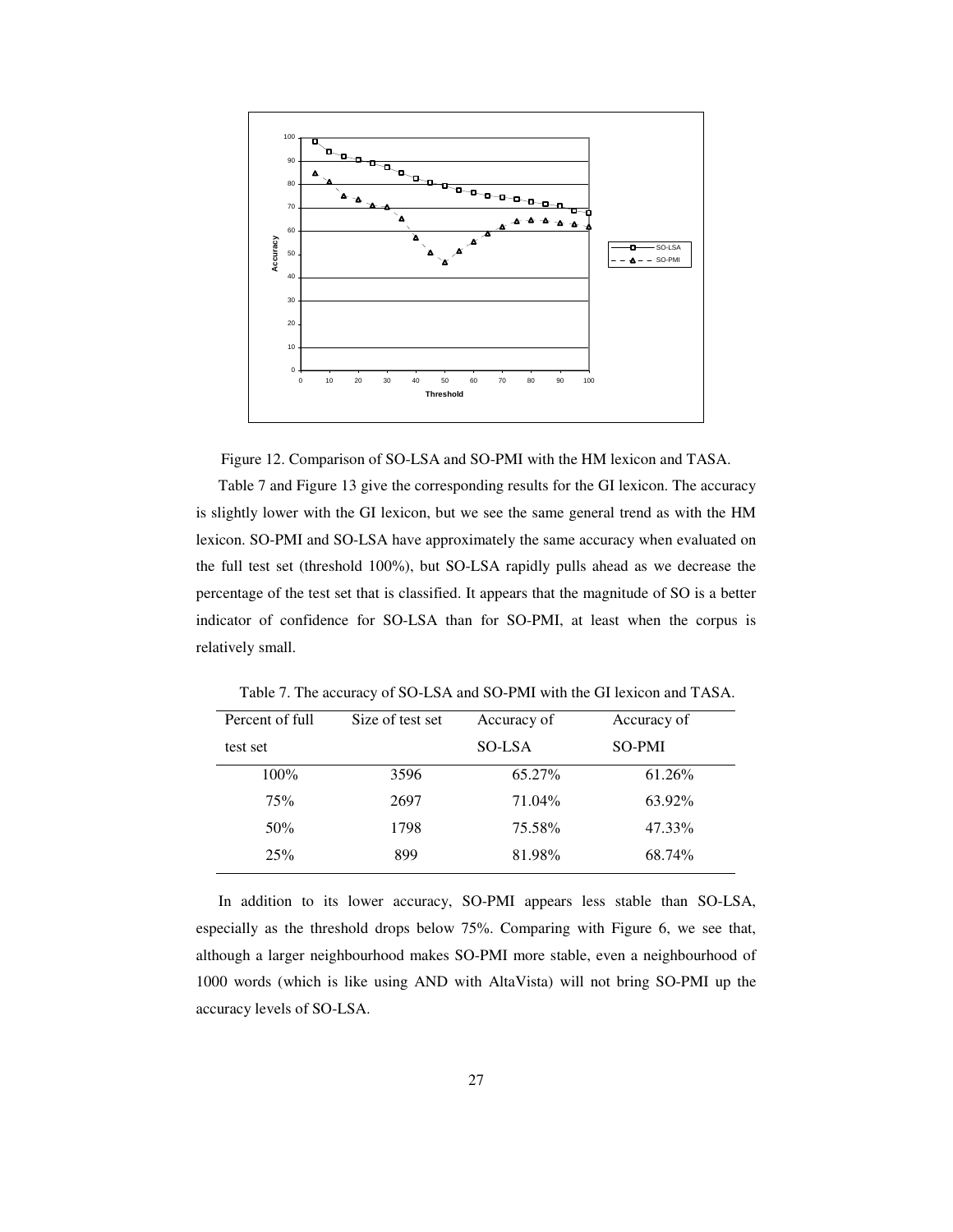

Figure 13. Comparison of SO-LSA and SO-PMI with the GI lexicon and TASA.

# 5.7. Varying the Number of Dimensions

The behaviour of LSA is known to be sensitive to the number of dimensions of the matrix (the parameter  $k$  in Section 3.2). In this section, we investigate the effect of varying the number of dimensions for SO-LSA with the TASA corpus and the GI lexicon. Figure 14 shows the accuracy of SO-LSA as a function of the number of dimensions. The *k* parameter varies from 50 to 300 dimensions, in increments of 50. The highest accuracy is achieved with 250 dimensions. Second highest is 200 dimensions, followed by 300 dimensions. The graph suggests that the optimal value of *k*, for using SO-LSA with the TASA corpus, is somewhere between 200 and 300 dimensions, likely near 250 dimensions.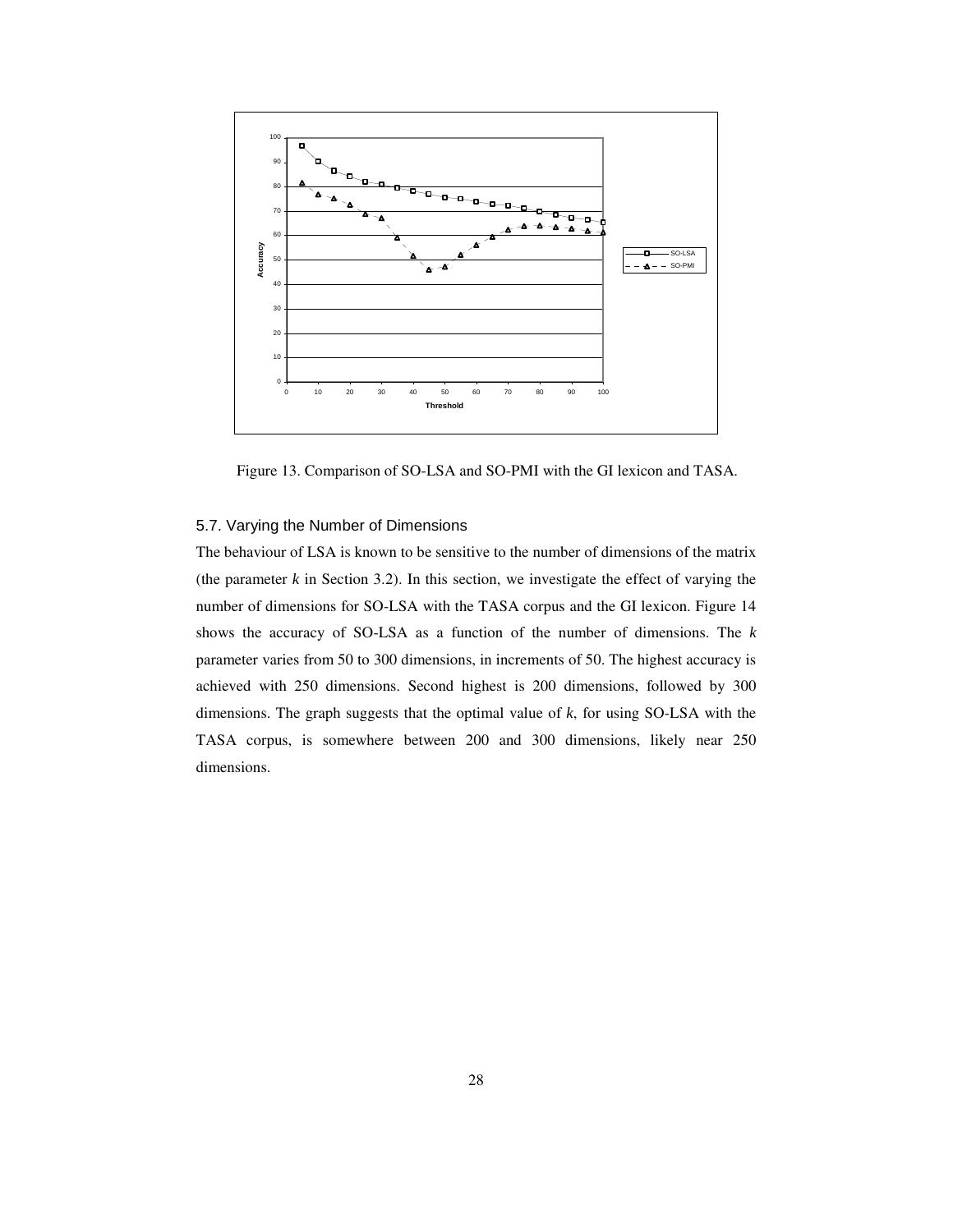

Figure 14. The effect of varying the number of dimensions for SO-LSA.

### 5.8. Varying the Paradigm Words

The standard methodology for supervised learning is to randomly split the labeled data (the lexicon, in this context) into a training set and a testing set. The sizes of the training and testing sets are usually approximately the same, within an order of magnitude. We think of SO-A as an unsupervised learning method, because the "training" set is only fourteen words (two orders of magnitude smaller than the testing set) and because the paradigm words were carefully chosen instead of randomly selected (*defining* rather than *training*).

The fourteen paradigm words were chosen as prototypes or ideal examples of positive and negative semantic orientation (see Section 3). All fourteen paradigm words appear in the General Inquirer lexicon. The positive paradigm words are all tagged "Positiv" and the negative paradigm words are all tagged "Negativ" (although they were chosen before consulting the General Inquirer lexicon). As we mentioned, the paradigm words were removed from the testing words for our experiments.

The following experiment examines the behaviour of SO-A when the paradigm words are randomly selected. Since rare words would tend to require a larger corpus for SO-A to work well, we controlled for frequency effects. For each original paradigm word, we found the word in the General Inquirer lexicon with the same tag ("Positiv" or "Negativ") and the most similar frequency. The frequency was measured by the number of hits in AltaVista. Table 8 shows the resulting new paradigm words.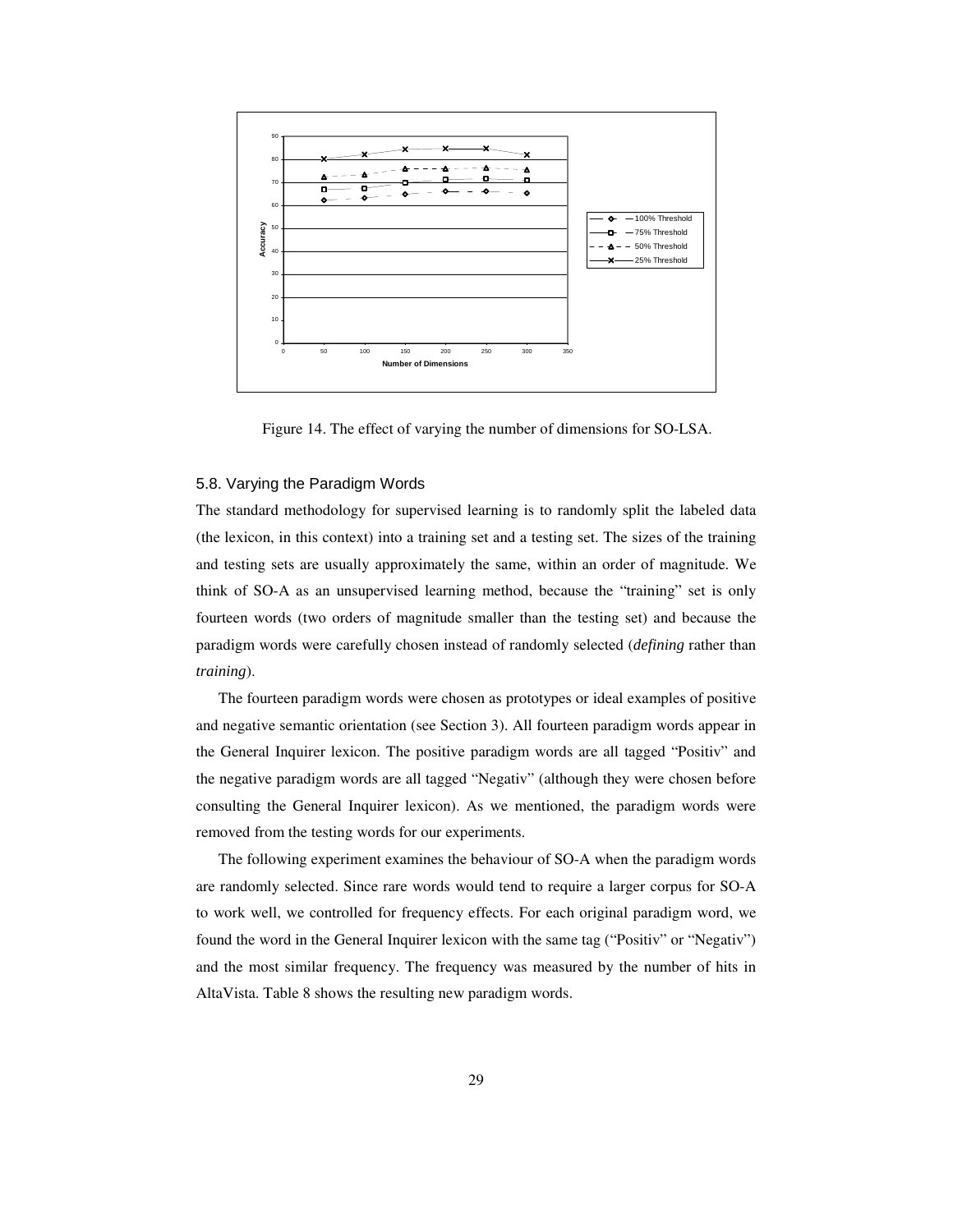| paradigm words. |               |            |             |             |  |
|-----------------|---------------|------------|-------------|-------------|--|
| Original        | Frequency of  | Matched    | Frequency   | Semantic    |  |
| paradigm word   | original word | new word   | of new word | orientation |  |
| good            | 55,289,359    | right      | 55,321,211  | positive    |  |
| nice            | 12,259,779    | worth      | 12,242,455  | positive    |  |
| excellent       | 11,119,032    | commission | 11,124,607  | positive    |  |
| positive        | 9,963,557     | classic    | 9,969,619   | positive    |  |
| fortunate       | 1,049,242     | devote     | 1,052,922   | positive    |  |
| correct         | 11,316,975    | super      | 11,321,807  | positive    |  |
| superior        | 5,335,487     | confidence | 5,344,805   | positive    |  |
| bad             | 18,577,687    | lost       | 17,962,401  | negative    |  |
| nasty           | 2,273,977     | burden     | 2,267,307   | negative    |  |
| poor            | 9,622,080     | pick       | 9,660,275   | negative    |  |
| negative        | 5,896,695     | raise      | 5,885,800   | negative    |  |
| unfortunate     | 987,942       | guilt      | 989,363     | negative    |  |
| wrong           | 12,048,581    | capital    | 11,721,649  | negative    |  |
| inferior        | 1,013,356     | blur       | 1,011,693   | negative    |  |
|                 |               |            |             |             |  |

Table 8. Original paradigm words and corresponding frequency-matched new

The inclusion of some of the words in Table 8, such as "pick", "raise", and "capital", may seem surprising. These words are only negative in certain contexts, such as "pick on your brother", "raise a protest", and "capital offense". We hypothesized that the poor performance of the new paradigm words was (at least partly) due to their sensitivity to context, in contrast to the original paradigm words. To test this hypothesis, we asked 25 people to rate the 28 words in Table 8, using the following scale:

- $1 =$  negative semantic orientation (in almost all contexts)
- $2$  = negative semantic orientation (in typical contexts)
- 3 = neutral or context-dependent semantic orientation
- 4 = positive semantic orientation (in typical contexts)
- 5 = positive semantic orientation (in almost all contexts)

Each person was given a different random permutation of the 28 words, to control for ordering effects. The average pairwise correlation between subjects' ratings was 0.86. The original paradigm words had average ratings of 4.5 for the seven positive words and 1.4 for the seven negative words. The new paradigm words had average ratings of 3.9 for positive and 2.4 for negative. These judgments lend support to the hypothesis that context sensitivity is higher for the new paradigm words; context independence is higher for the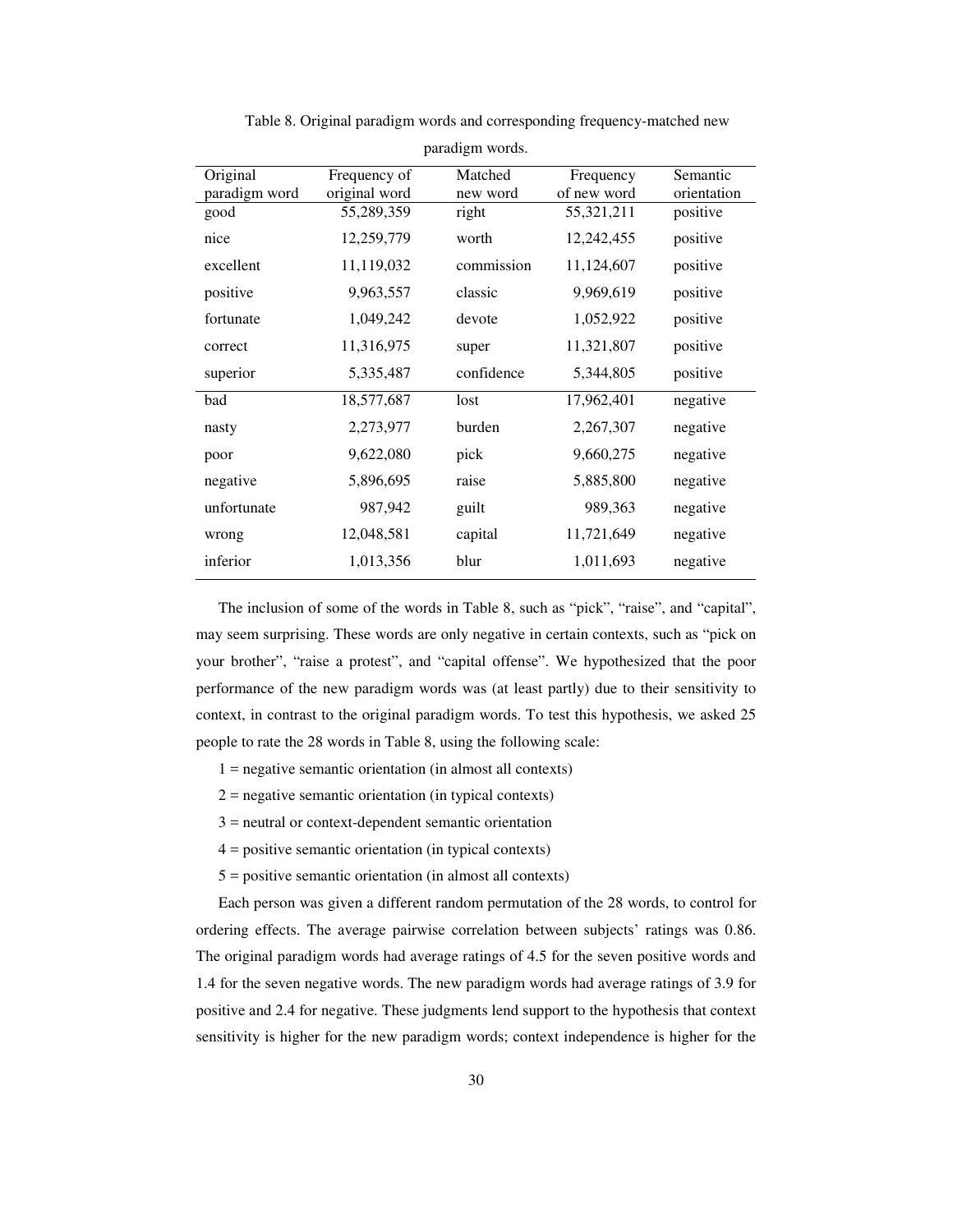original paradigm words. On an individual basis, subjects judged the original word more context independent than the corresponding new paradigm word in 61% of cases (statistically significant,  $p < .01$ ).

To evaluate the fourteen new paradigm words, we removed them from the set of 3,596 testing words and substituted the original paradigm words in their place. Figure 15 compares the accuracy of the original paradigm words with the new words, using SO-PMI with AV-ENG and GI, and Figure 16 uses AV-CA. It is clear that the original words perform much better than the new words.

Figure 17 and Figure 18 compare SO-PMI and SO-LSA on the TASA-ALL corpus with the original and new paradigm words. Again, the original words perform much better than the new words.



Figure 15. Original paradigm versus new, using SO-PMI with AV-ENG and GI.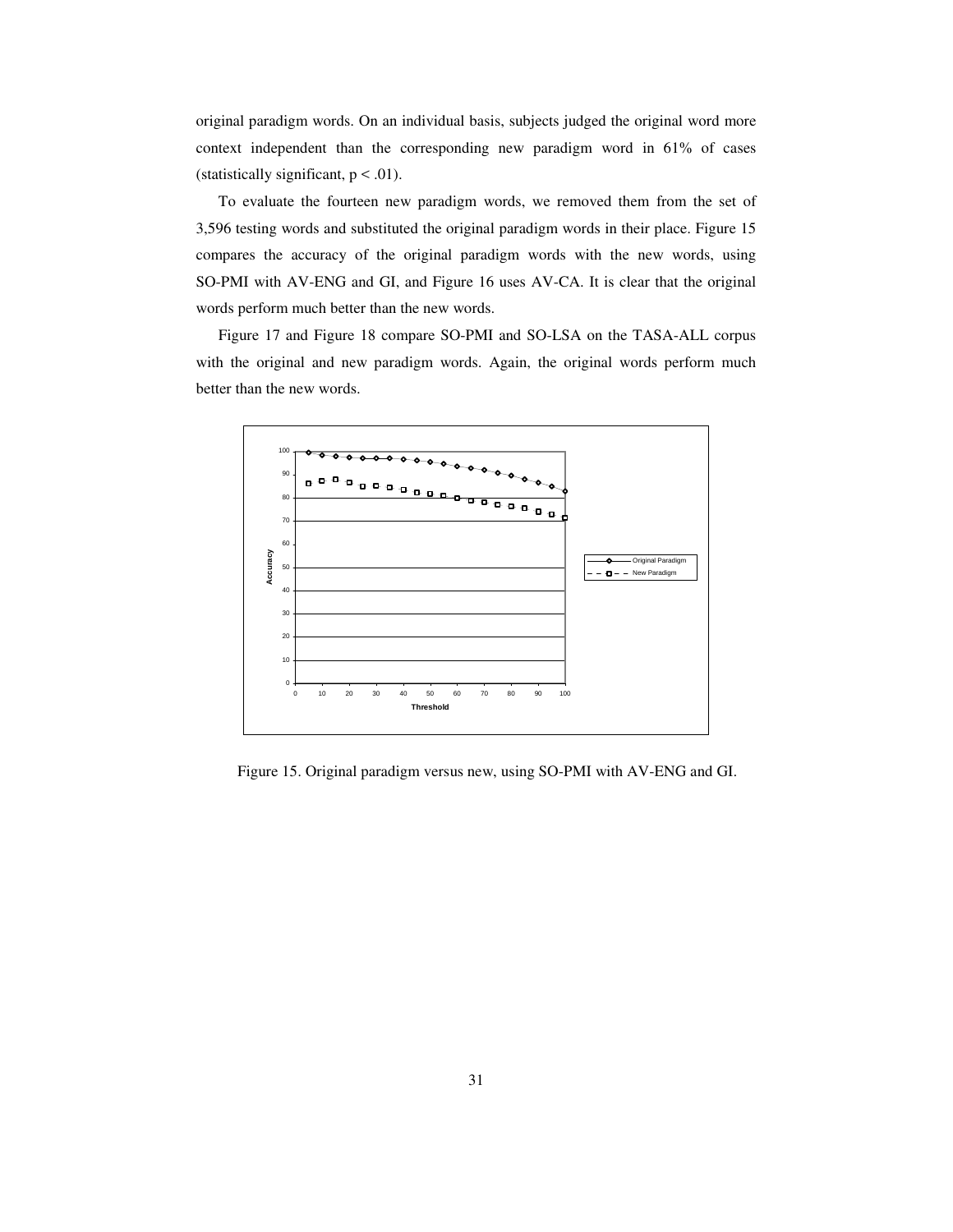

Figure 16. Original paradigm versus new, using SO-PMI with AV-CA and GI.



Figure 17. Original paradigm versus new, using SO-PMI with TASA and GI.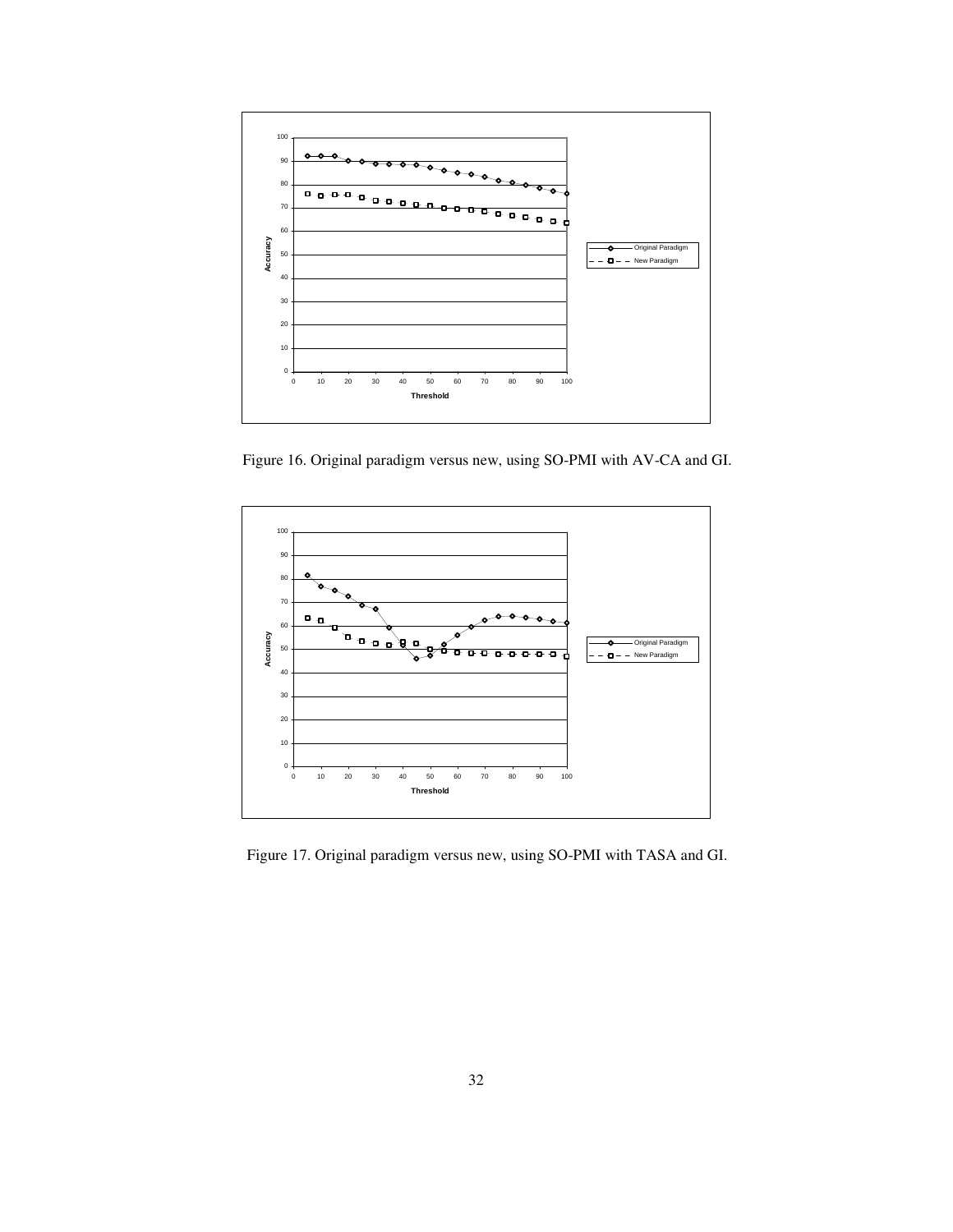

Figure 18. Original paradigm versus new, using SO-LSA with TASA and GI.

# 6. DISCUSSION OF RESULTS

LSA has not yet been scaled up to corpora of the sizes that are available for PMI-IR, so we were unable to evaluate SO-LSA on the larger corpora that were used to evaluate SO-PMI. However, the experiments suggest that SO-LSA is able to use data more efficiently than SO-PMI, and SO-LSA might surpass the accuracy attained by SO-PMI with AV-ENG, given a corpus of comparable size.

PMI measures the degree of association between two words by the frequency with which they co-occur. That is, if  $PMI(word_1, word_2)$  is positive, then *word*<sub>1</sub> and *word*<sub>2</sub> tend to occur near each other. Resnik [1995] argues that such *word-word* co-occurrence approaches are able to capture "relatedness" of words, but do not specifically address similarity of meaning. LSA, on the other hand, measures the degree of association between two words by comparing the contexts in which the two words occur. That is, if  $LSA(word_1, word_2)$  is positive, then (in general) there are many words, *word<sub>i</sub>*, such that *word*<sub>1</sub> tends to occur near *word*<sub>*i*</sub> and *word*<sub>2</sub> tends to occur near *word*<sub>*i*</sub>. It appears that such *word-context* co-occurrence approaches correlate better with human judgments of semantic similarity than word-word co-occurrence approaches [Landauer 2002]. This could help explain LSA's apparent efficiency of data usage.

Laplace smoothing was used in SO-PMI primarily to prevent division by zero, rather than to provide resistance to noise, which is why the relatively small value of 0.01 was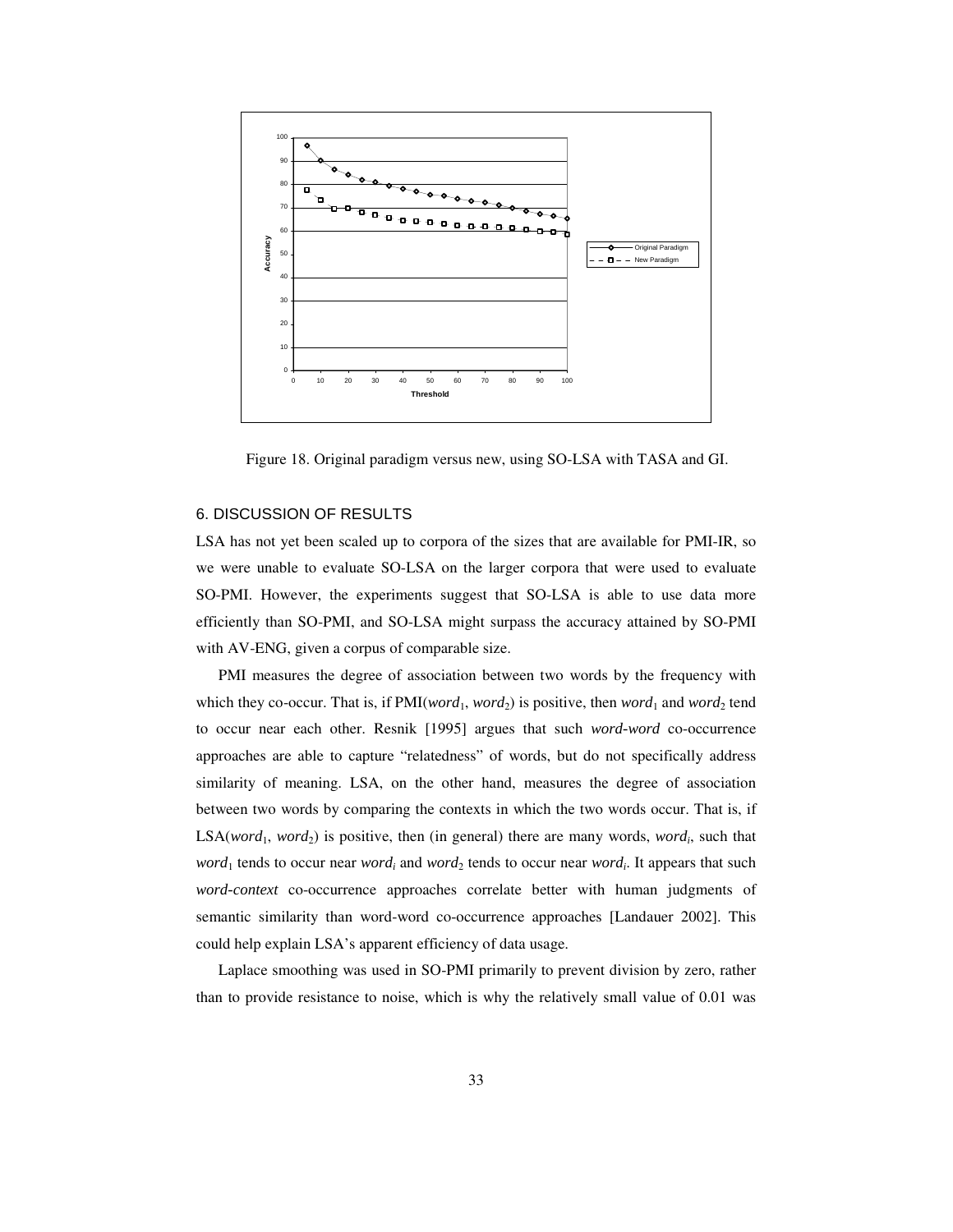chosen. The experiments show that the performance of SO-PMI is not particularly sensitive to the value of the smoothing factor with larger corpora.

The size of the neighbourhood for SO-PMI seems to be an important parameter, especially when the corpus is small. For the TASA corpus, a neighbourhood size of 1000 words (which is the same as a whole document, since the largest document is 650 words long) yields the best results. On the other hand, for the larger corpora, a neighbourhood size of ten words (NEAR) results in higher accuracy than using the whole document (AND). For best results, it seems that the neighbourhood size should be tuned for the given corpus and the given test words (rarer test words will tend to need larger neighbourhoods).

Given the TASA corpus and the GI lexicon, SO-LSA appears to work best with a 250 dimensional space. This is approximately the same number as other researchers have found useful in other applications of LSA [Deerwester *et al.* 1990; Landauer and Dumais 1997]. However, the accuracy with 200 or 300 dimensions is almost the same as the accuracy with 250 dimensions; SO-LSA is not especially sensitive to the value of this parameter.

The experiments with alternative paradigm words show that both SO-PMI and SO-LSA are sensitive to the choice of paradigm words. It appears that the difference between the original paradigm words and the new paradigm words is that the former are less context-sensitive. Since SO-A estimates semantic orientation by association with the paradigm words, it is not surprising that it is important to use paradigm words that are robust, in the sense that their semantic orientation is relatively insensitive to context.

#### 7. LIMITATIONS AND FUTURE WORK

A limitation of SO-A is the size of the corpora required for good performance. A large corpus of text requires significant disk space and processing time. In our experiments with SO-PMI, we paused for five seconds between each query, as a courtesy to AltaVista. Processing the 3,596 words taken from the General Inquirer lexicon required 50,344 queries, which took about 70 hours. This can be reduced to 10 hours, using equation (22) instead of equation (17), but there may be a loss of accuracy, as we saw in Section 5.5.

However, improvements in hardware will reduce the impact of this limitation. In the future, corpora of a hundred billion words will be common and the average desktop computer will be able to process them easily. Today, we can indirectly work with corpora of this size through web search engines, as we have done in this paper. With a little bit of creativity, a web search engine can tell us a lot about language use.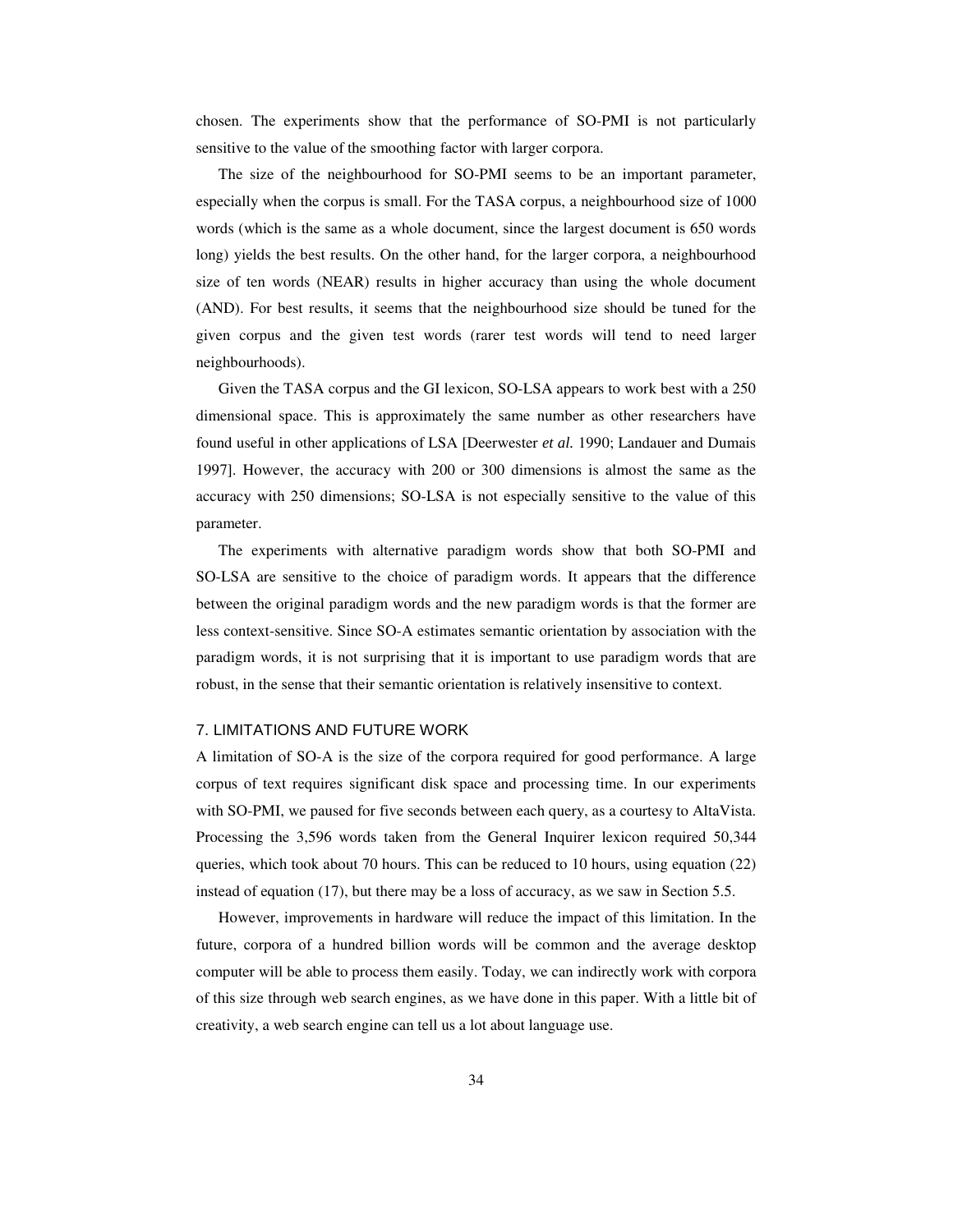The ideas in SO-A can likely be extended to many other semantic aspects of words. The General Inquirer lexicon has 182 categories of word tags [Stone *et al.* 1966] and this paper has only used two of them, so there is no shortage of future work. For example, another interesting pair of categories in General Inquirer is *strong* and *weak*. Although *strong* tends to be correlated with *positive* and *weak* with *negative*, there are many examples in General Inquirer of words that are *negative* and *strong* (e.g., abominable, aggressive, antagonism, attack, austere, avenge) or *positive* and *weak* (e.g., delicate, gentle, modest, polite, subtle). The *strong/weak* pair may be useful in applications such as analysis of political text, propaganda, advertising, news, and opinions. Many of the applications discussed in Section 2 could also make use of the ability to automatically distinguish *strong* and *weak* words.

As we discussed in Section 5.8, the semantic orientation of many words depends on the context. For example, in the General Inquirer lexicon, mind#9 ("lose one's mind") is Negativ and mind#10 ("right mind") is Positiv. In our experiments, we avoided this issue by deleting words like "mind", with both Positiv and Negativ tags, from the set of testing words. However, in a real-world application, the issue cannot be avoided so easily.

This may appear to be a problem of word sense disambiguation. Perhaps, in one sense, the word "mind" is positive and, in another sense, it is negative. Although it is related to word sense disambiguation, we believe that it is a separate problem. For example, consider "unpredictable steering" versus "unpredictable plot" (from Section 4.2). The word "unpredictable" has the same meaning in both phrases, yet it has a negative orientation in the first case but a positive orientation in the second case. We believe that the problem is context sensitivity. This is supported by the experiments in Section 5.8. Evaluating the semantic orientation of two-word phrases, instead of single words, is an attempt to deal with this problem [Turney 2002], but more sophisticated solutions might yield significant improvements in performance, especially with applications that involve larger chunks of text (e.g., paragraphs and documents instead of words and phrases).

#### 8. CONCLUSION

This paper has presented a general strategy for measuring semantic orientation from semantic association, SO-A. Two instances of this strategy have been empirically evaluated, SO-PMI and SO-LSA. SO-PMI requires a large corpus, but it is simple, easy to implement, unsupervised, and it is not restricted to adjectives.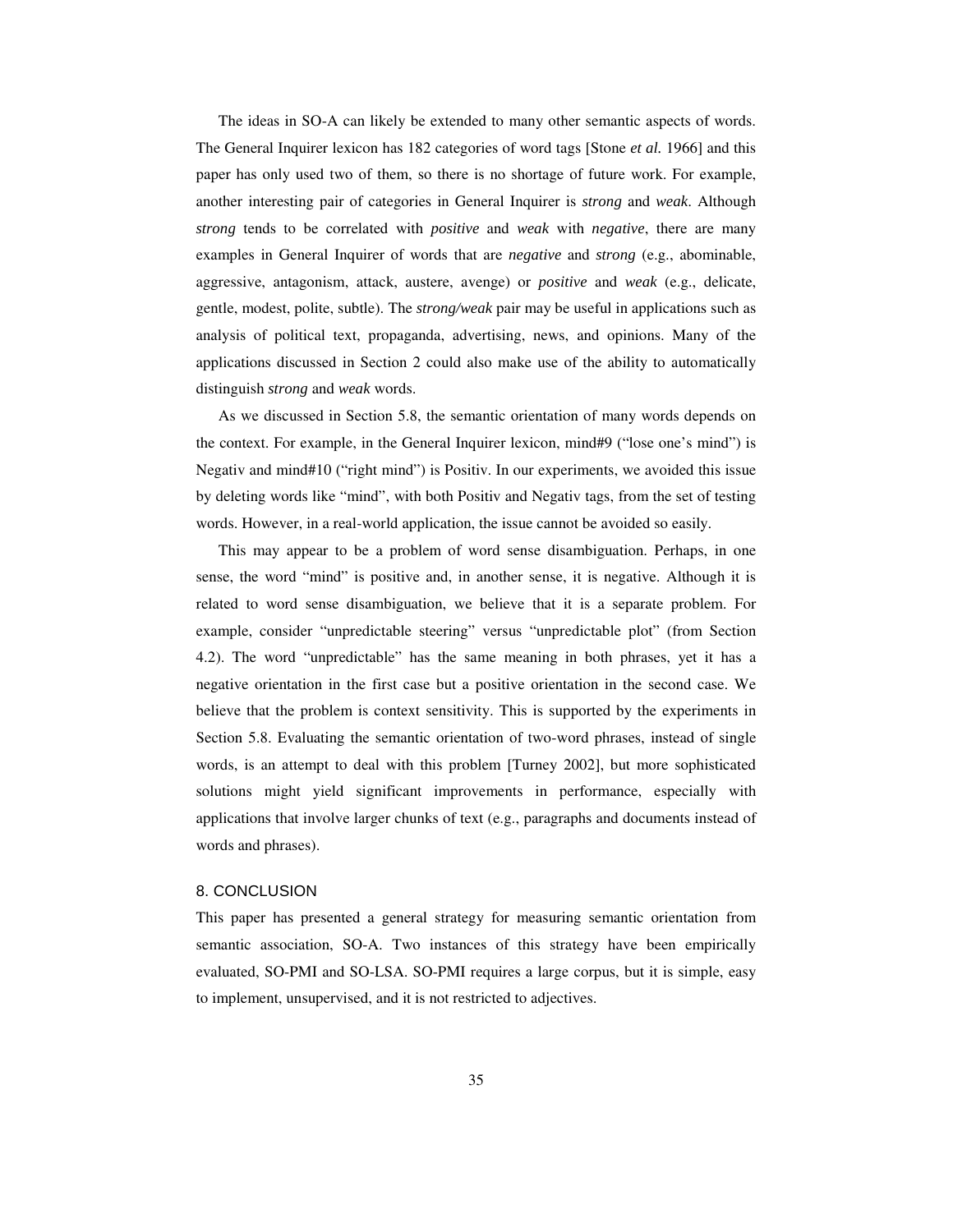Semantic orientation has a wide variety of applications in information systems, including classifying reviews, distinguishing synonyms and antonyms, extending the capabilities of search engines, summarizing reviews, tracking opinions in online discussions, creating more responsive chatbots, and analyzing survey responses. There are likely to be many other applications that we have not anticipated.

# ACKNOWLEDGEMENTS

Thanks to the anonymous reviewers of ACM TOIS for their very helpful comments. We are grateful to Vasileios Hatzivassiloglou and Kathy McKeown for generously providing a copy of their lexicon. Thanks to Touchstone Applied Science Associates for the TASA corpus. We thank AltaVista for allowing us to send so many queries to their search engine. Thanks to Philip Stone and his colleagues for making the General Inquirer lexicon available to researchers. We would also like to acknowledge the support of NASA and Knowledge Engineering Technologies.

#### 9. REFERENCES

AGRESTI, A. 1996. *An introduction to categorical data analysis*. Wiley, New York.

- BARTELL, B.T., COTTRELL, G.W., AND BELEW, R.K. 1992. Latent semantic indexing is an optimal special case of multidimensional scaling. *Proceedings of the Fifteenth Annual International ACM SIGIR Conference on Research and Development in Information Retrieval*, 161-167.
- BUDANITSKY, A. AND HIRST, G. 2001. Semantic distance in WordNet: An experimental, application-oriented evaluation of five measures. *Workshop on WordNet and Other Lexical Resources, Second meeting of the North American Chapter of the Association for Computational Linguistics*, Pittsburgh, PA.
- CHURCH, K.W., AND HANKS, P. 1989. Word association norms, mutual information and lexicography. *Proceedings of the 27th Annual Conference of the Association of Computational Linguistics*. Association for Computational Linguistics, New Brunswick, NJ, 76-83.
- DEERWESTER, S., DUMAIS, S.T., FURNAS, G.W., LANDAUER, T.K., AND HARSHMAN, R. 1990. Indexing by latent semantic analysis. *Journal of the American Society for Information Science*, 41(6), 391-407.
- DUNNING, T. 1993. Accurate methods for the statistics of surprise and coincidence. *Computational Linguistics*, 19, 61-74.
- FIRTH, J.R. 1957. *A Synopsis of Linguistic Theory 1930-1955*. In *Studies in Linguistic Analysis*, Philological Society, Oxford, 1-32. Reprinted in F.R. Palmer (ed.), *Selected Papers of J.R. Firth 1952-1959*, Longman, London, 1968.
- GOLUB, G.H., AND VAN LOAN, C.F. 1996. *Matrix Computations.* Third edition. Johns Hopkins University Press, Baltimore, MD.
- HATZIVASSILOGLOU, V., AND MCKEOWN, K.R. 1997. Predicting the semantic orientation of adjectives. *Proceedings of the 35th Annual Meeting of the Association for Computational Linguistics and the 8th Conference of the European Chapter of the ACL*. Association for Computational Linguistics, New Brunswick, NJ, 174-181.
- HATZIVASSILOGLOU, V., AND WIEBE, J.M. 2000. Effects of adjective orientation and gradability on sentence subjectivity. *Proceedings of 18th International Conference on Computational Linguistics*. Association for Computational Linguistics, New Brunswick, NJ.
- HEARST, M.A. 1992. Direction-based text interpretation as an information access refinement. In P. Jacobs (Ed.), *Text-Based Intelligent Systems: Current Research and Practice in Information Extraction and Retrieval.* Lawrence Erlbaum Associates, Mahwah, NJ.
- KAMPS, J., AND MARX, M. 2002. Words with attitude. *Proceedings of the First International Conference on Global WordNet*, CIIL, Mysore, India, 332-341.
- LANDAUER, T.K., AND DUMAIS, S.T. 1997. A solution to Plato's problem: The latent semantic analysis theory of the acquisition, induction, and representation of knowledge. *Psychological Review,* 104, 211-240.
- LANDAUER, T.K. 2002. On the computational basis of learning and cognition: Arguments from LSA. To appear in B.H. Ross (Ed.), *The Psychology of Learning and Motivation*.